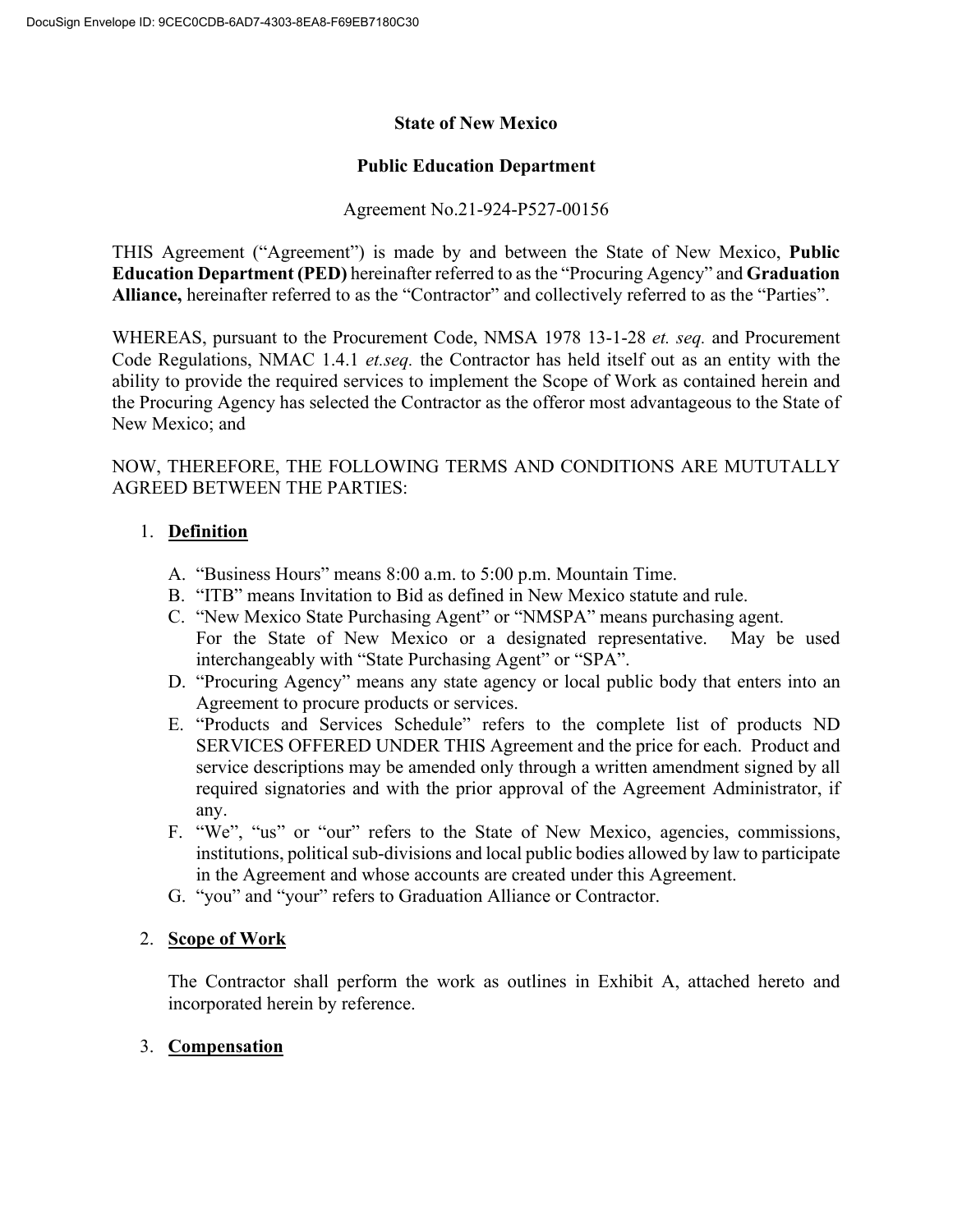- A. Compensation Schedule The Procuring Agency shall pay to the Contractor based upon fixed prices for each Deliverable, per the schedule outlined in Exhibit B, less retainage, if any, as identified in paragraph D of this Clause.
- B. Payment The total compensation under this Agreement shall not exceed One Million Six-Hundred Sixty-Seven Thousand, Five Hundred Dollars **and No Cents (\$1,667,500.00)** including New Mexico gross receipts tax. **This amount is a maximum and not a guarantee that the work assigned to be performed by Contractor under this Agreement shall equal the amount stated herein. The Parties do not intend for the Contractor to continue to provide Services without compensation when the total compensation amount is reached. Contractor is responsible for notifying the Procuring Agency when the Services provided under this Agreement reach the total compensation amount. In no event will the Contractor be paid for Services provided in excess of the total compensation amount without this Agreement being amended in writing prior to services, in excess of the total compensation amount being provided.**

Payment shall be made upon Acceptance of each Deliverable and upon the receipt and Acceptance of a detailed, certified Payment Invoice. Payment will be made to the Contractor's designated mailing address. In accordance with Section 13-1-4158 NMSA 1978, payment shall be tendered to the Contractor within thirty (30) days of the date of written certification of Acceptance. All Payment Invoices MUST BE received by the Procuring Agency no later than fifteen (15) days after the termination of this Agreement. Payment Invoices received after such date WILL NOT BE PAID.

C. Taxes The Contractor shall be reimbursed by the Procuring Agency for applicable New Mexico gross receipts taxes, excluding interest or penalties assessed on the Contractor by any authority. **PLEASE NOTE NO PROPERTY TAX WILL BE PAID TO THE CONTRACTOR BY THE STATE.** The payment of taxes for any money received under this Agreement shall be the Contractor's sole responsibility and should be reported under the Contractor's Federal and State tax identification number(s).

Contractor and any and all subcontractors shall pay all Federal, State and local taxes applicable to its operation and any persons employed by the Contractor. Contractor shall require all subcontractors to hold the Procuring Agency harmless from any responsibility for taxes, damages and interest, if applicable, contributions required under Federal and/or state and local laws and regulations and any other costs, including transaction privilege taxes, unemployment compensation insurance, Social Security and Worker's Compensation.

- D. Retainage The Parties agree there is no retainage.
- E. Performance Bond The Parties agree there is no Performance Bond.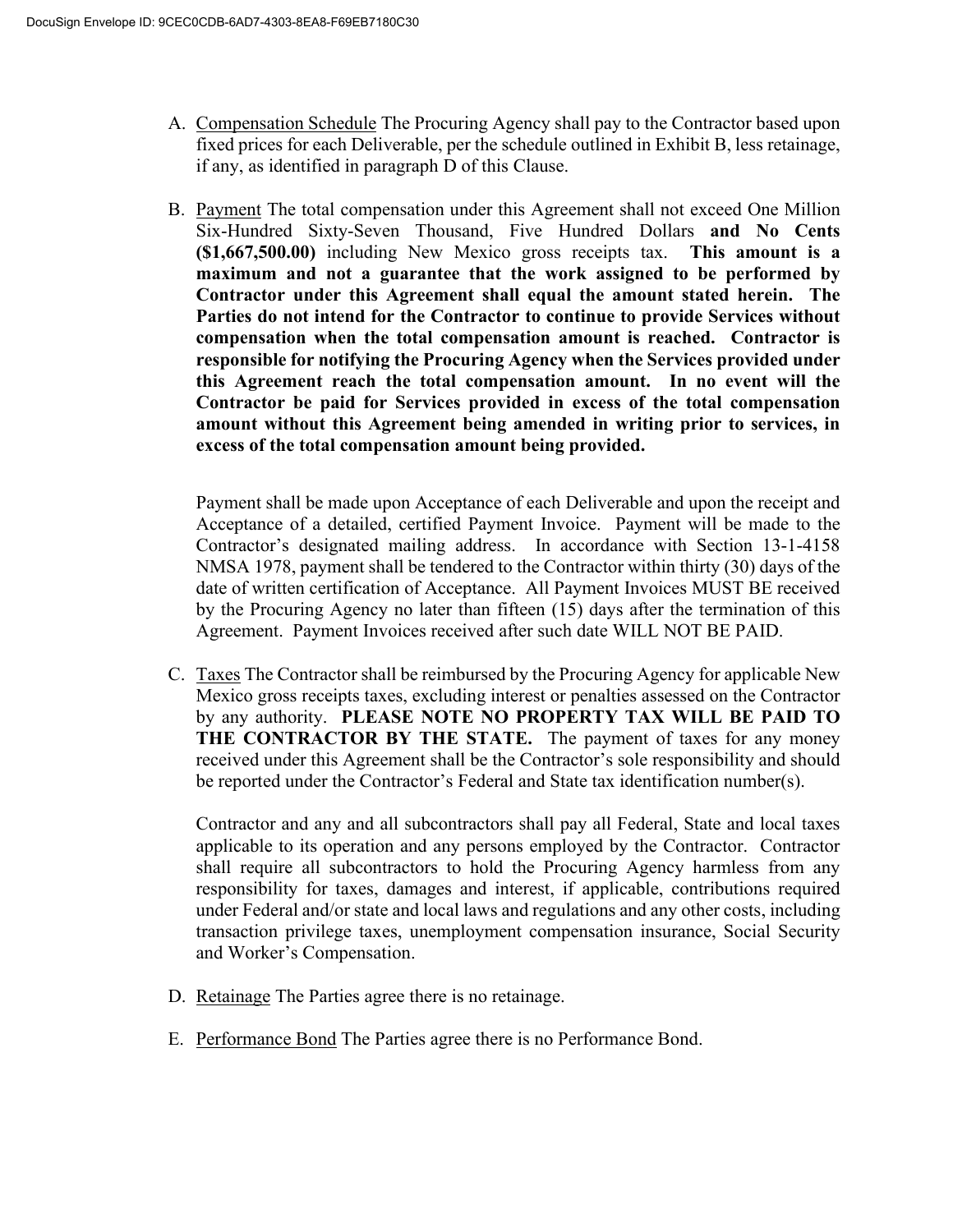# 4. **Term**

THIS AGREEMENT SHALL NOT BECOME EFFECTIVE UNTIL APPROVED BY THE FINAL REQUIRED SIGNATORY. This Agreement shall begin on the date approved by the Final Required Signatory and shall end on **June 30, 2021,** unless terminated pursuant to this Agreement's Termination Clause or Appropriations Clause. The procuring Agency reserves the right to renew the Agreement through a written amendment signed by all required signatories and in accordance with the term of the request for proposals, if this contract was based on a request for proposals.

## 5. **Termination**

- A. Grounds The Procuring Agency may terminate this Agreement for convenience or cause. The Contractor may only terminate this Agreement based upon the Procuring Agency's uncured, material breach of this Agreement.
- B. Notice; Procuring Agency Opportunity to Cure

1. Except as otherwise provided in sub-paragraph A of this Clause and Appropriation Clause of this Agreement, the Procuring Agency shall give Contractor written notice of termination at least thirty (30) days prior to the intended date of termination.

2. Contractor shall give Procuring Agency written notice of termination at least Thirty (30) days prior to the intended date of termination, which notice shall (i) identify all the Procuring Agency's material breaches of this Agreement upon which the termination is based and (ii) state what the Procuring Agency must do to cure such material breaches. Contractor's notice of termination shall only be effective (i) if the Procuring Agency does not cure all material breaches within the thirty (30) day notice period or (ii) in the case of material breaches that cannot be cured within thirty (30) days, the Procuring Agency does not, within the thirty (30) day notice period, notify the Contractor of its intent to cure and begin with due diligence to cure the material breach.

3. Notwithstanding the foregoing, this Agreement may be terminated immediately upon written notice to the Contractor (i) if the Contractor becomes unable to perform the services contracted for, as determined by the Procuring Agency; (ii) if, during the term of this Agreement, the Contractor is suspended or debarred by the State Purchasing Agent; or (iii) the Agreement is terminated pursuant to the Appropriations Clause of this Agreement.

C. Liability Except as otherwise expressly allowed or provided under this Agreement, the Procuring Agency's sole liability upon termination shall be to pay for acceptable work performed prior to the Contractor's receipt or issuance of a notice of termination; provided, however, that a notice of termination shall not nullify or otherwise affect either party's liability for pre-termination defaults under or breaches of this Agreement. The Contractor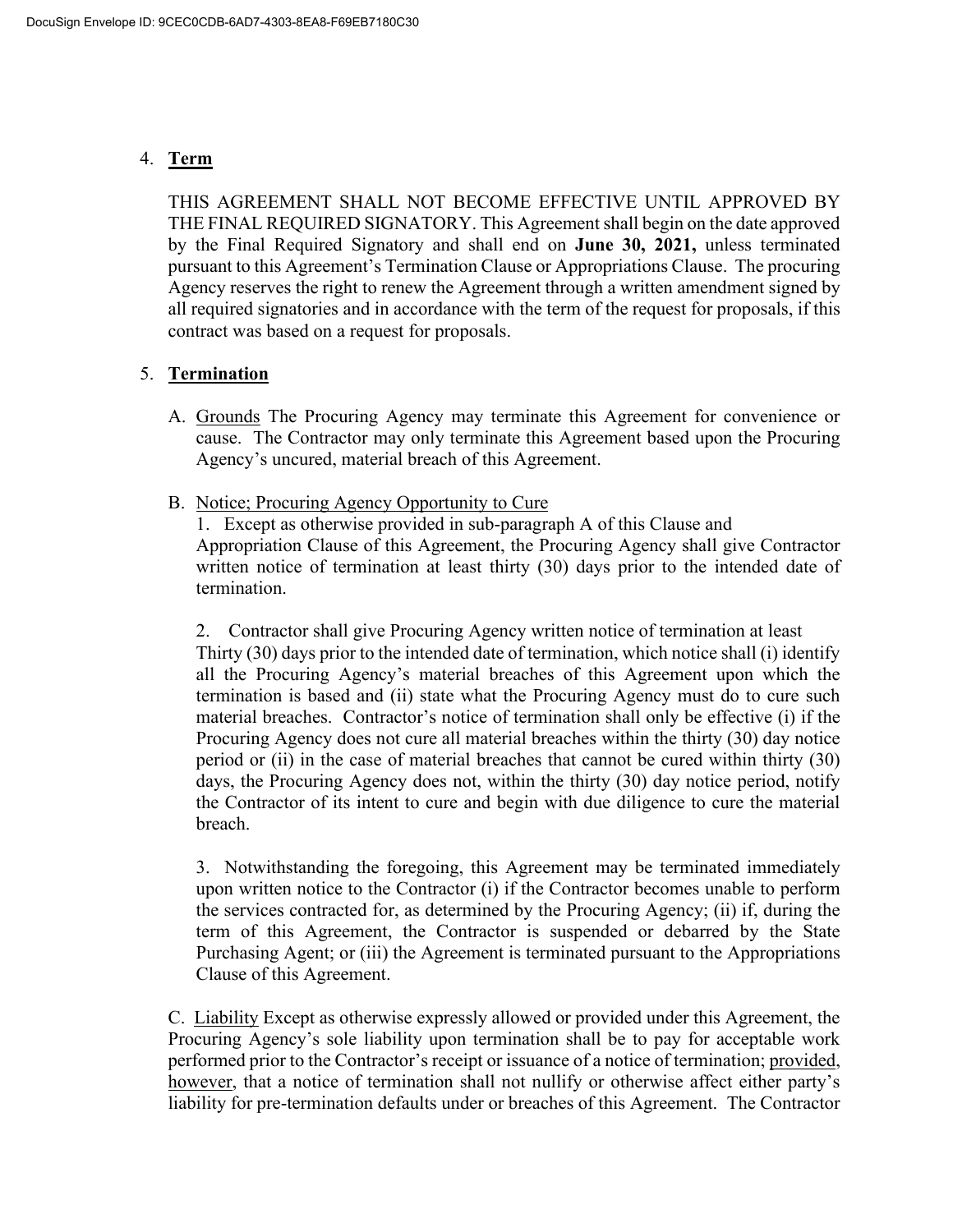shall submit an invoice for such work within thirty (30) days of receiving or sending the notice of termination. *THIS PROVISION IS NOT EXCLUSIVE AND DOES NOT WAIVE THE PROCURING AGENCY'S OTHER LEGAL RIGHTS AND REMEDIES CAUSED BY THE CONTRACTOR'S DEFAULT/BREACH OF THIS AGREEMENT.*

### 6. **Appropriations**

The terms of this Agreement are contingent upon sufficient appropriations and authorization being made by the Legislature of New Mexico for the performance of this Agreement. If sufficient appropriations and authorization are not made by the Legislature, this Agreement shall terminate immediately upon written notice being given by the Procuring Agency to the Contractor. The Procuring Agency's decision as to whether sufficient appropriations are available shall be accepted by the Contractor and shall be final. If the Procuring Agency proposes an amendment to the Agreement to unilaterally reduce funding, the Contractor shall have the option to terminate the Agreement or to agree to the reduced funding, within thirty (30) days of receipt of the proposed amendment.

### 7. **Status of Contractor**

The Contractor and its agents and employees are independent contractors performing professional or general services for the Procuring Agency and are not employees of the State of New Mexico. The Contractor and its agents and employees shall not accrue leave, retirement, insurance, bonding, use of state vehicles, or any other benefits afforded to employees of the State of New Mexico as a result of this Agreement. The Contractor acknowledges that all sums received hereunder are reportable by the Contractor for tax purposes, including without limitation, self-employment and business income tax. The Contractor agrees not to purport to bind the State of New Mexico unless the contractor has express written authority to do so, and then only within the strict limits of that authority.

#### 8. **Conflict of Interest; Governmental Conduct Act**

A. The Contractor represents and warrants that it presently has no interest and, during The term of this Agreement, shall not acquire any interest, direct or indirect, which would conflict in any manner or degree with the performance or services required under the Agreement.

B. The Contractor further represents and warrants that it has complied with and, during the term of this agreement, will continue to comply with, and that this Agreement complies with all applicable provisions of the Governmental Conduct Act, Chapter, Article NMSA 1978. Without in any way limiting the generality of the foregoing, the Contractor specifically represents and warrants that:

1. in accordance with NMSA 1978, 10-16-4.3, the Contractor does not employ, has not employed, and will not employ during the term of this Agreement any Procuring Agency employee while such employee was or is employed by the Procuring Agency's contracting process;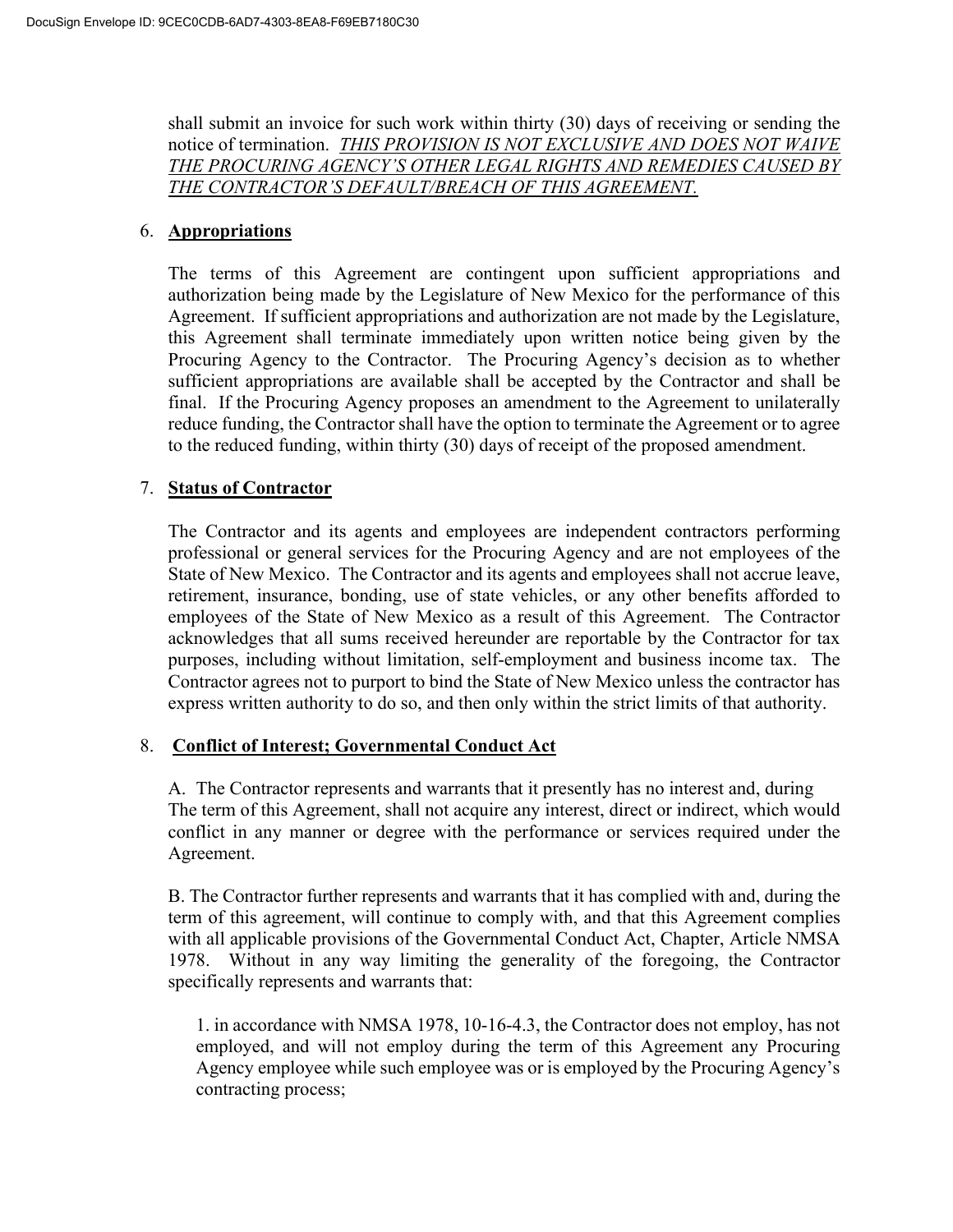2. this Agreement complies with MNSA 1978 10-16-7(A) because (i) the Contractor is not a public officer or employee of the State; (ii) the Contractor is not a member of the family of a public officer or employee of the State; (iii) the Contractor is not a business in which a public officer or employee or the family of a public officer or employee has a substantial interest; or (iv) if the Contractor is a public officer or employee of the State, a member of the family of a public officer or employee of the State, or a business in which a public officer or employee of the State or the family of a public officer or employee of the State has a substantial interest, public notice was given as required by NMSA 1978 10-16-7(A) and this Agreement was awarded pursuant to a competitive process;

3. in accordance with NMSA 1978 10-16-8(A), (i) the Contractor is not, and has not been represented by, a person who has been a public officer or employee of the State within the preceding year and whose official act directly resulted in this Agreement and (ii) the Contractor is not, and has not been assisted in any way regarding this transaction by, a former public officer or employee of the State whose official act, while in State employment, directly resulted in the Procuring Agency's making this Agreement;

4. this Agreement complies with NMSA 1978 10-16-9(A) because (i) the Contractor is not a legislator; (ii) the Contractor is not a member of a legislator's family; (iii) the Contractor is not a business in which a legislator or a legislator's family has a substantial interest; or (iv) if the Contractor is a legislator, a member of a legislator's family, or a business in which a legislator or a legislator's family has a substantial interest, disclosure has been made as required by NMSA 1978, 10-16-7(A), this Agreement is not a sole source or small purchase contract, and this Agreement was awarded in accordance with the provisions of the Procurement Code;

5. in accordance with NMSA 1978, 10-16-13, the Contractor has not directly participated in the preparation of specifications, qualifications or evaluation criteria for this Agreement or any procurement related to this Agreement; and

6. in accordance with MNSA 1978, 10-16-3 and 10-16-13.3, the Contractor has not contributed, and during the term of this Agreement shall not contribute, anything of value to a public officer or employee of the Procuring Agency.

C. Contractor's representations and warranties in paragraphs A and B of this Clause art material representations of fact upon which the Procuring Agency relied when this Agreement was entered into by the parties. Contractor shall provide immediate written notice to the Procuring Agency if, at any time during the term of this Agreement, Contractor learns that Contractor's representations and warranties in paragraphs A and B of this Clause were erroneous on the effective date of this Agreement or have become erroneous by reason of new or changed circumstances. If it is later determined that Contractor's representations and warranties in paragraphs A and B of the Clause were erroneous on the effective date of this Agreement or have become erroneous by reason of new or changed circumstances, in addition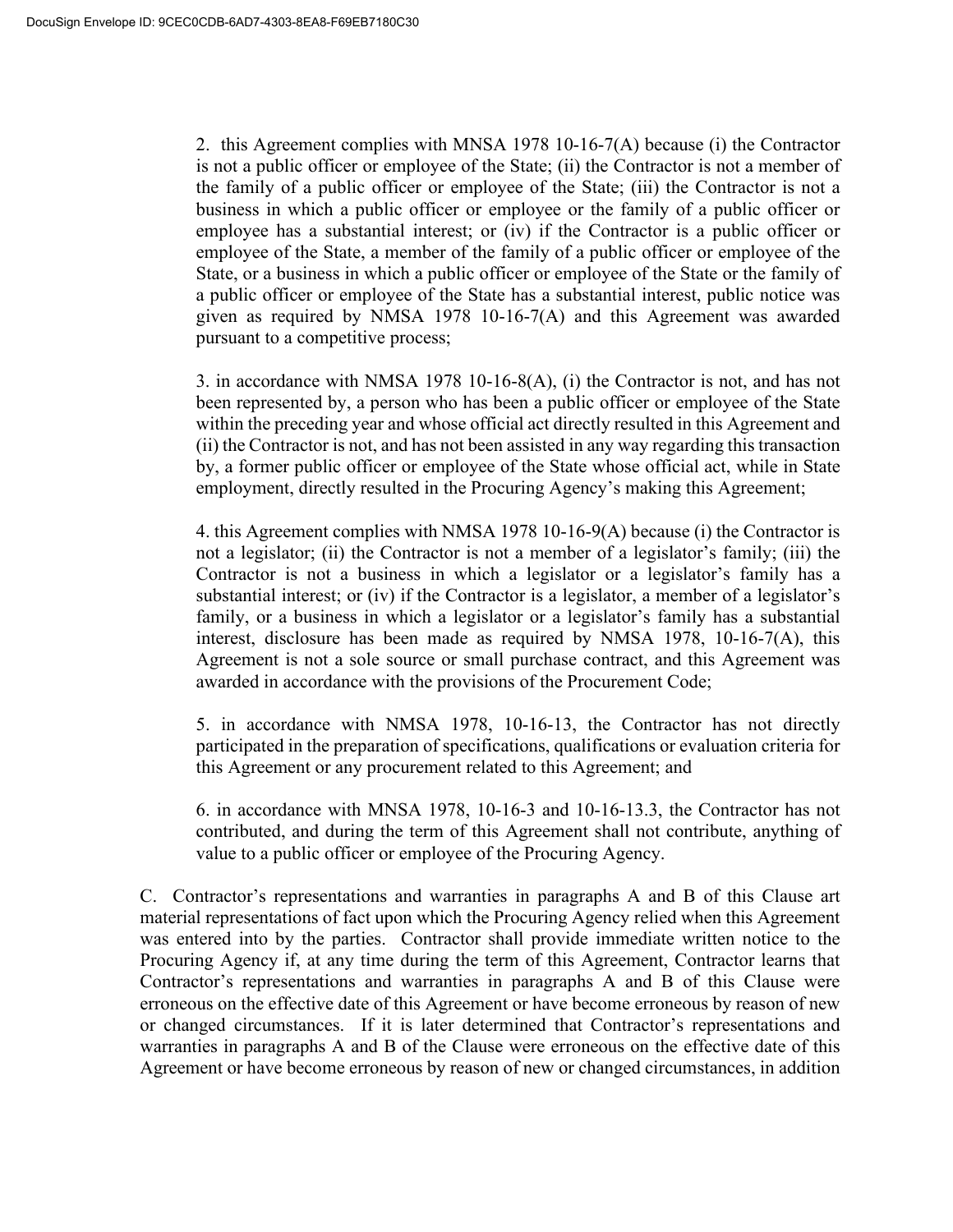to other remedies available to the Procuring Agency and notwithstanding anything in the Agreement to the contrary, the Procuring Agency may immediately terminate the Agreement. D. All terms defined in the Governmental Conduct Act have the same meaning in this Agreement.

### 9. **Amendment**

A. This Agreement shall not be altered, changed or amended except by instrument in writing executed by the parties hereto and all other required signatories.

B. If the Procuring Agency proposes an amendment to the Agreement to unilaterally reduce funding due to budget or other considerations, the Contractor shall, within thirty (30) days of receipt of the proposed Amendment, have the option to terminate the Agreement, pursuant to the termination provision as set forth in the Termination Clause of this Agreement, or to agree to the reduced funding.

## 10. **Merger**

This Agreement incorporates all the Agreements, covenants and understandings between the parties hereto concerning the subject matter hereof, and all such covenants, Agreements and understandings have been merged into this written Agreement. No prior Agreement or understanding, oral or otherwise, of the parties or their agents shall be valid or enforceable unless embodied in this Agreement.

#### 11. **Penalties for violation of law**

The Procurement Code, NMSA 1978 13-1-28 through 13-1-199, imposes civil and criminal penalties for violation of the statute. In addition, the New Mexico criminal statutes impose felony penalties for illegal acts, including bribes, gratuities and kickbacks.

## 12. **Equal Opportunity Compliance**

The Contractor agrees to abide by all federal and state laws and rules and regulations, and executive orders of the Governor of the State of New Mexico, pertaining to equal employment opportunity. In accordance with all such laws of the State of New Mexico, the Contractor assures that no person in the United States shall, on the grounds of race, religion, color, national origin, ancestry, sex, age, physical or mental handicap, or serious medical condition, spousal affiliation, sexual orientation or gender identity, be excluded from employment with or participation in, be denied the benefits of, or be otherwise subjected to discrimination under any program or activity performed under this Agreement. If Contractor is found not to be in compliance with these requirements during the life of this Agreement, Contractor agrees to take appropriate steps to correct these deficiencies.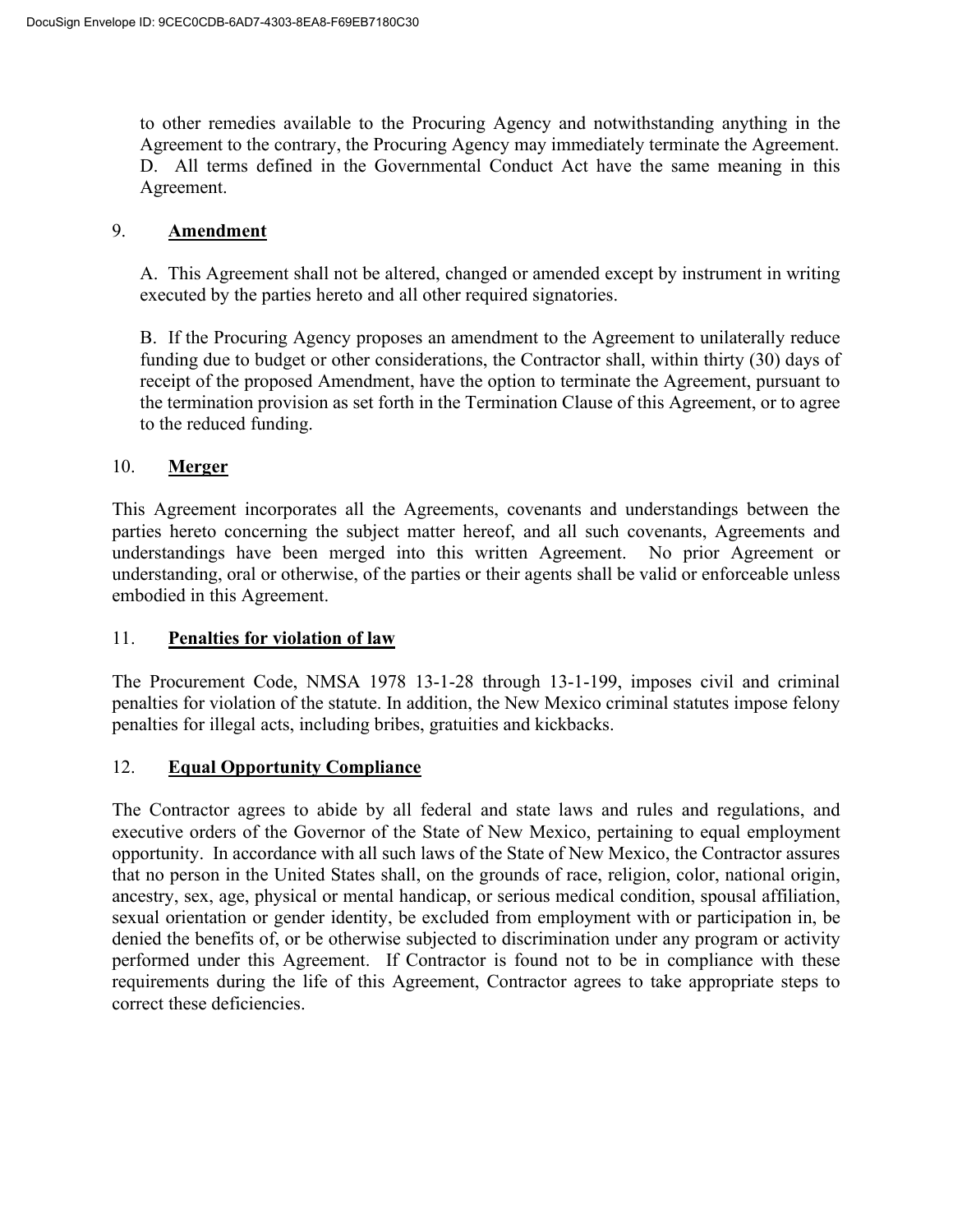# 13. **Workers Compensation**

The Contractor agrees to comply with state laws and rules applicable to worker's compensation benefits for its employees. If the Contractor fails to comply with the Workers Compensation Act and applicable rules when required to do so, this Agreement may be terminated by the Procuring Agency.

# 14. **Applicable Law**

The laws of the State of New Mexico shall govern this Agreement, without giving effect to its choice of law provisions. Venue shall be proper only in a New Mexico court of competent jurisdiction in accordance with NMSA 1978, 38-3-1 (G). By execution of this Agreement, Contractor acknowledges and agrees to the jurisdiction of the courts of the State of New Mexico over any and all lawsuits arising under or out of any term of this Agreement.

# 15. **Records and Financial Audit**

The Contractor shall maintain detailed time and expenditure records that indicate the date, time, nature and cost of services rendered during the Agreement's term and effect and retain them for a period of three (3) years from the date of final payment under this Agreement. The records shall be subject to inspection by the Procuring Agency, the Department of Finance and Administration and the State Auditor. The Procuring Agency shall have the right to audit billings both before and after payment. Payment under this Agreement shall not foreclose the right of the Procuring Agency to recover excessive or illegal payments.

## 16. **Invalid Term or Condition**

If any term or condition of this Agreement shall be held invalid or unenforceable, the remainder of this Agreement shall not be affected and shall be valid and enforceable.

## 17. **Enforcement Agreement**

A party's failure to require strict performance of any provision of this Agreement shall not waive or diminish that party's right thereafter to demand strict compliance with that or any other provision. No waiver by a party of any of its rights under this Agreement shall be effective unless express and in writing, and no effective waiver by a party of any of its rights shall be effective to waive any other rights.

## 18. **Non-Collusion**

In signing this Agreement, the Contractor certified the Contractor has not, either directly or indirectly, entered into action in restraint of free competitive bidding in connection with this offer submitted to the State Purchasing Agent or agency or entity.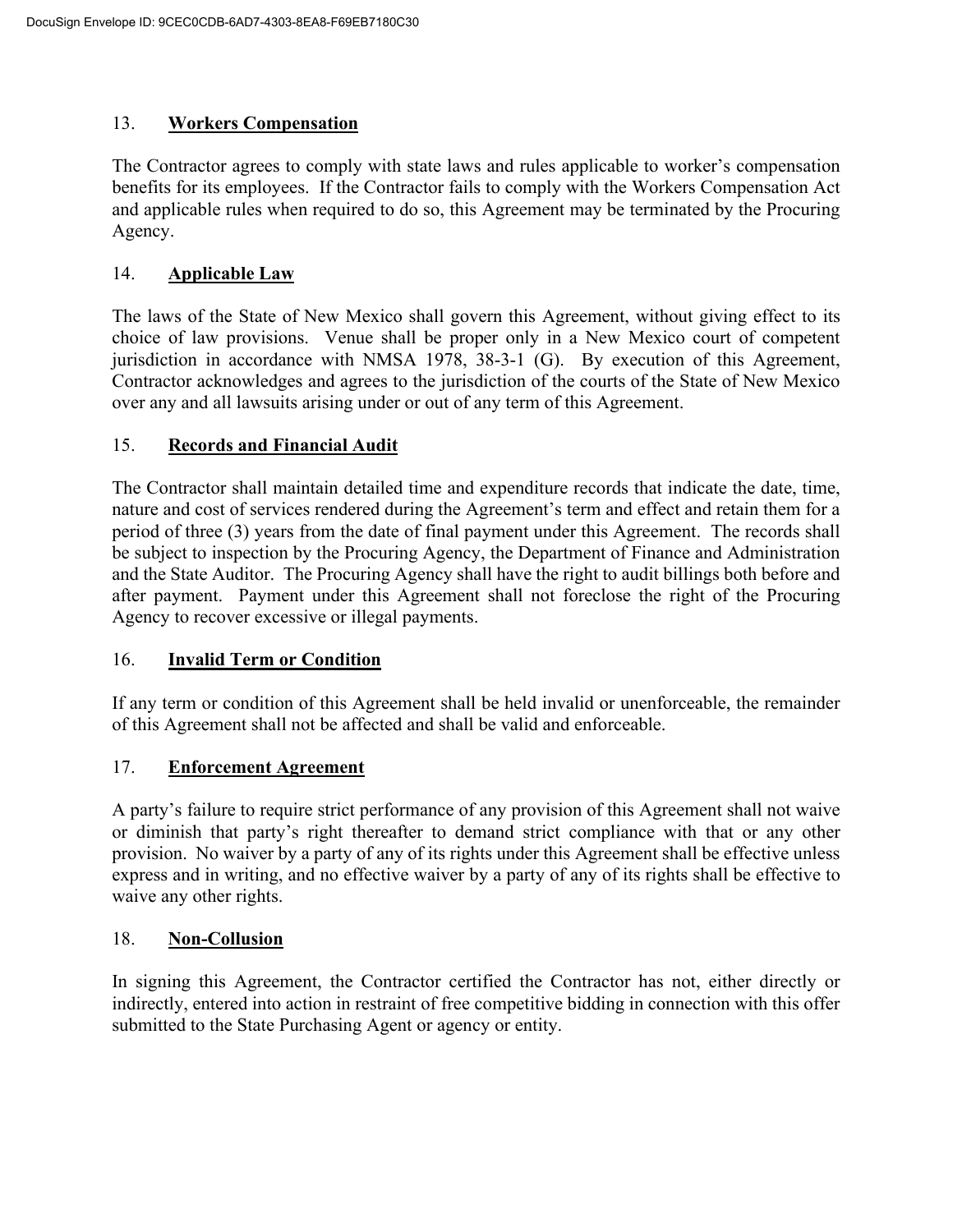### 19. **Notices**

Any notice required to be given to either party by this Agreement shall be in writing and shall be delivered in person, by courier service or by U.S. mail, either first class or certified, return receipt requested, postage prepaid, as follows:

To the Procuring Agency:

**Gwendolyn Perea Warniment, PhD 300 Don Gaspar Avenue, Room 127 Santa Fe, NM 87501** [Gwen.Warniment@state.nm.us](about:blank)

To the Contractor:

**Andy Cusimano, Chief Financial Officer 310 S Main Street, 12th Floor Salt Lake City, UT 84101** [Andy.Cusimano@graduationalliance.com](about:blank)

#### 20. **Succession**

This Agreement shall extend to and be binding upon the successors and assignees of the parties.

#### 21. **Headings**

Any and all headings herein are inserted only for convenience and ease of reference and are not to be considered in the construction or interpretation of any provision of this Agreement. Numbered or lettered provisions, sections and subsections contained herein, refer only to provisions, sections and subsections of this Agreement unless otherwise expressly stated.

## 22. **Default/Breach**

In case of Default and/or Breach by the Contractor, for any reason whatsoever, the Procuring Agency and the State of New Mexico may procure the goods or services from another source and hold the Contractor responsible for any resulting excess costs and/or damages, including but not limited to, direct damages, indirect damages, consequential damages, special damages and the Procuring Agency and the State of New Mexico may also seek all other remedies under the terms of this Agreement and under law of equity.

## 23. **Equitable Remedies**

Contractor acknowledges that its failure to comply with any provision of this Agreement will cause the Procuring Agency irrevocable harm and that a remedy at law for such a failure would be an inadequate remedy for the Procuring Agency, and the Contractor consents to the Procuring Agency's obtaining from a court of competent jurisdiction, specific performance, or injunction, or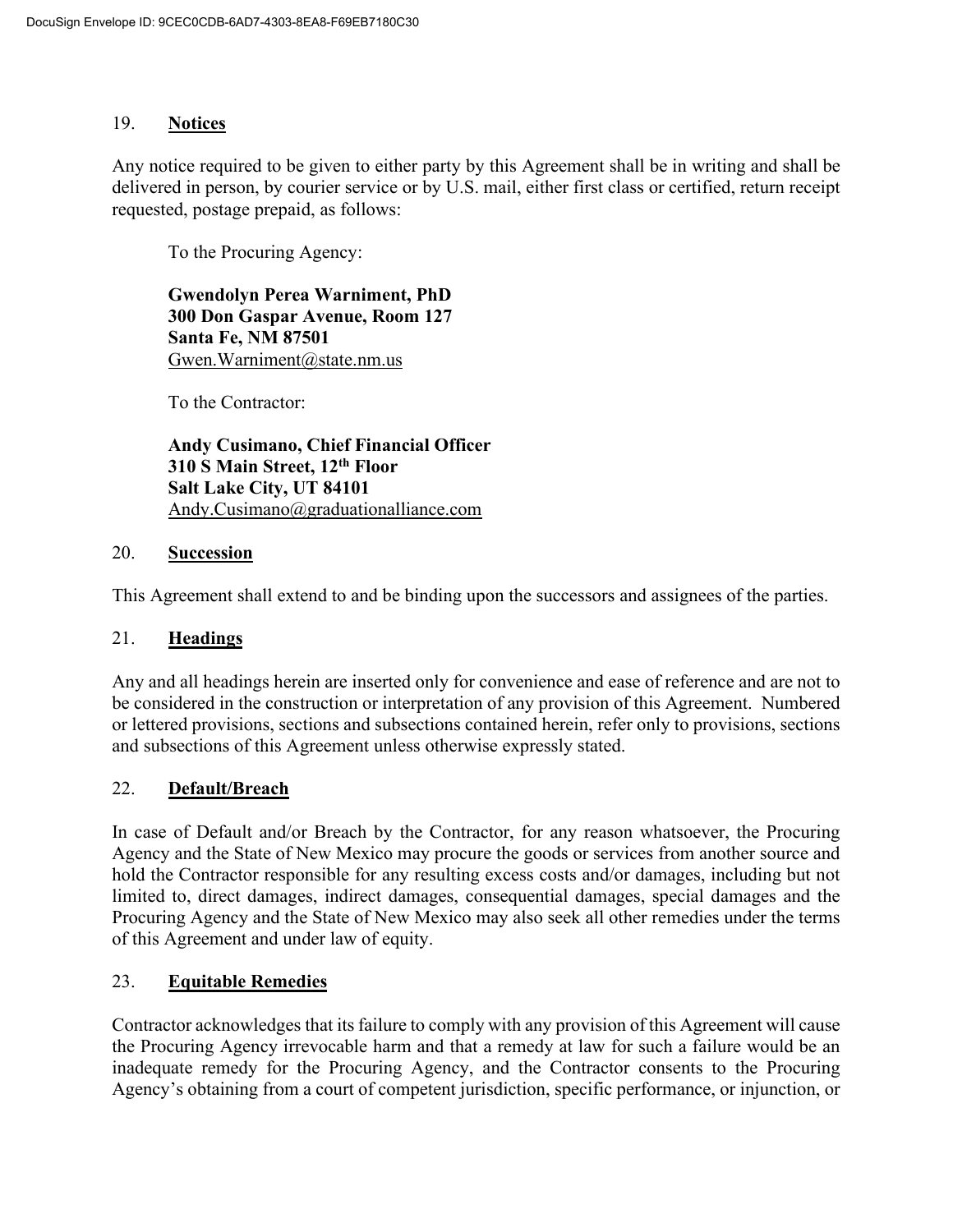any other equitable relief in order to enforce such compliance. Procuring Agency's rights to obtain equitable relief pursuant to this Agreement shall be in addition to, and not in lieu of, any other remedy that Procuring Agency may have under applicable law, including, but not limited to, monetary damages.

### 24. **New Mexico Employees Health Coverage**

A. If Contractor has, or grows to, six (6) or more employees who work, or who are expected to work, an average of at least 20 hours per week over a six (6) month period during the term of this Agreement, Contractor certifies, by signing this agreement, to have in place, and agree to maintain for the term of the Agreement, health insurance for those employees and offer that health insurance to those employees if the expected annual value in the aggregate of any and all contracts between Contractor and the State exceed \$250,000.00 dollars.

B. Contractor agrees to maintain a record of the number of employees who have (a) accepted health insurance; (b) declined health insurance due to other health insurance coverage already in place; or (c) declined health insurance for other reasons. These records are subject to review and audit by a representative of the State.

C. Contractor agrees to advise all employees of the availability of State publicly financed health care coverage programs by providing each employee with, as a minimum, the following website link to additional information: [https://bewellnm.com.](about:blank)

### 25. **Indemnification**

The Contractor shall defend, indemnify and hold harmless the Procuring Agency and the State of New Mexico from all actions, proceedings, claims, demands, costs, damages, attorney's fees, and all other liabilities and expenses of any kind from any source which may arise out of the performance of this Agreement, caused by the negligent act or failure to act of the Contractor, its officers, employees, servants, subcontractors or agents, resulting in injury or damage to persons or property during the time when the Contractor or any officer, agent, employee, servant or subcontractor thereof has or is performing services pursuant to this Agreement. In the event that any action, suit or proceeding related to the services performed by the Contractor or any officer, agent, employee, servant or subcontractor under this Agreement is brought against the Contractor, the Contractor shall, as soon as practicable but no later than two (2) days after it receives notice thereof, notify the legal counsel of the Procuring Agency and the Risk Management Division of the New Mexico General Services Department by certified mail.

#### 26. **Default and Force Majeure**

The State reserves the right to cancel all or any part of any orders placed under this Agreement without cost to the State, if the Contractor fails to meet the provisions of this Agreement and, except as otherwise provided herein, to hold the Contractor liable for any excess cost occasioned by the State due to the Contractor's default. The Contractor shall not be liable for any excess costs if failure to perform the order arises out of causes beyond the control and without the fault or negligence of the Contractor; such causes include, but are not restricted to, acts of God or public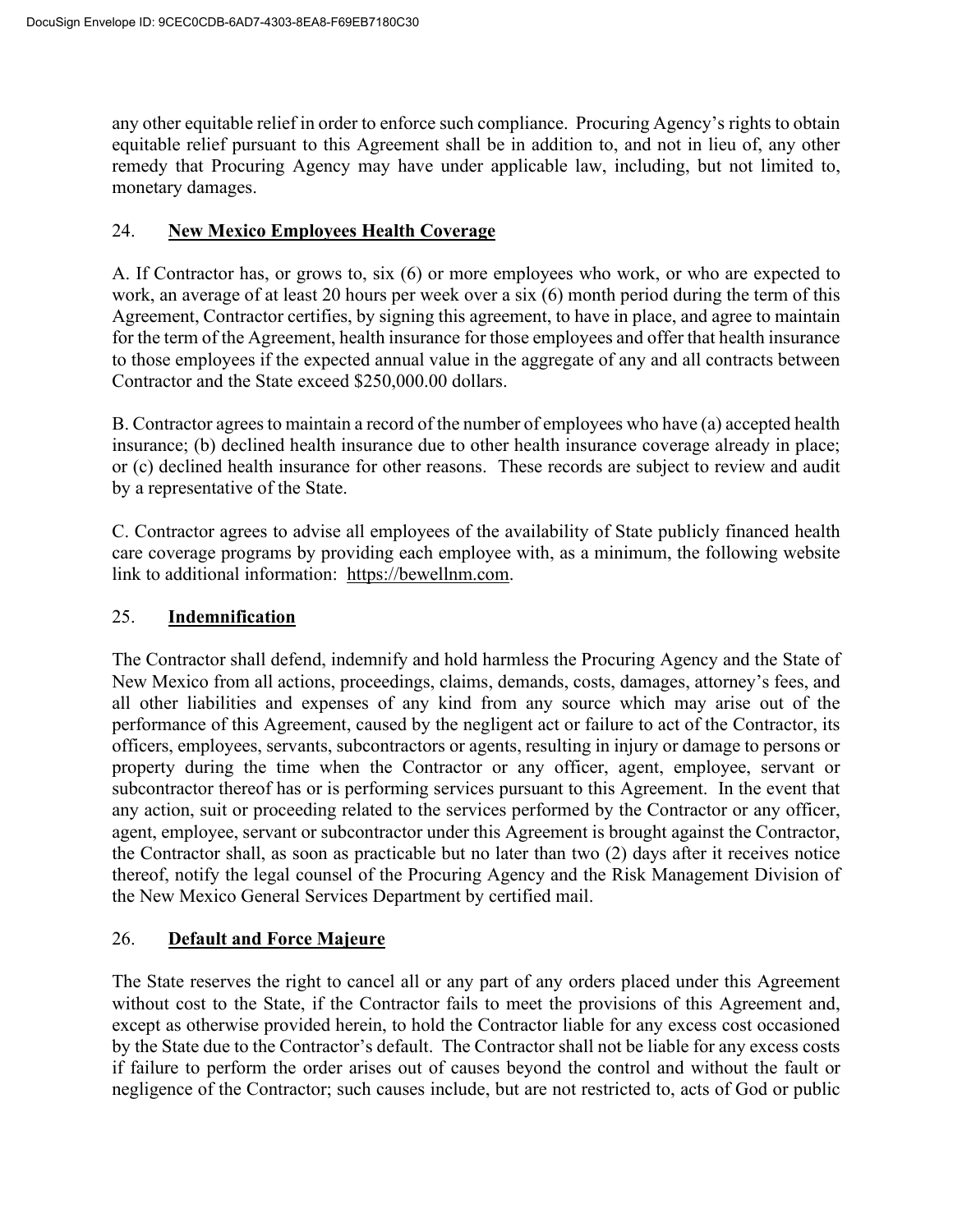enemy, acts of the State or Federal Government, fires, floods, epidemics, quarantine restrictions, strikes, freight embargos, unusually severe weather and defaults of subcontractors due to any of the above, unless the State shall determine that the supplies or services to be furnished by the subcontractor were obtainable from other sources in sufficient time to permit the Contractor to meet the required delivery scheduled. The rights and remedies of the State provided in this Clause shall not be exclusive and are in addition to any other rights now being provided by law or under this Agreement.

### 27. **Assignment**

The Contractor shall not assign or transfer any interest in this Agreement or assign any claims for money due or to become due under this Agreement without the prior written approval of the Procuring Agency.

### 28. **Subcontracting**

The Contractor shall not subcontract any portion of the services to be performed under this Agreement without the prior written approval of the Procuring Agency. No such subcontract shall relieve the primary Contractor from its obligations and liabilities under this Agreement, nor shall any subcontract obligate direct payment from the Procuring Agency.

### 29. **Inspection of Plant**

The State Purchasing Agent or agency or entity that is a party to this Agreement may inspect, at any reasonable time during Contractor's regular business hours and upon prior written notice, the Contractor's plant or place of business, or any subcontractor's plant or place of business, which is related to the performance of this Agreement.

#### 30. **Commercial Warranty**

The Contractor agrees that the tangible personal property or services furnished under this Agreement shall be covered by the most favorable commercial warranties the Contractor gives to any customer for such tangible personal property or services, and that the rights and remedies provided herein shall extend to the State and are in addition to and do not limit any rights afforded to the State by any other Clause of this Agreement or order. Contractor agrees not to disclaim warranties of fitness for a particular purpose or merchantability.

#### 31. **Condition of Proposed Items**

Where tangible personal property is a part of this Agreement, all proposed items are to be NEW and of most current production, unless otherwise specified.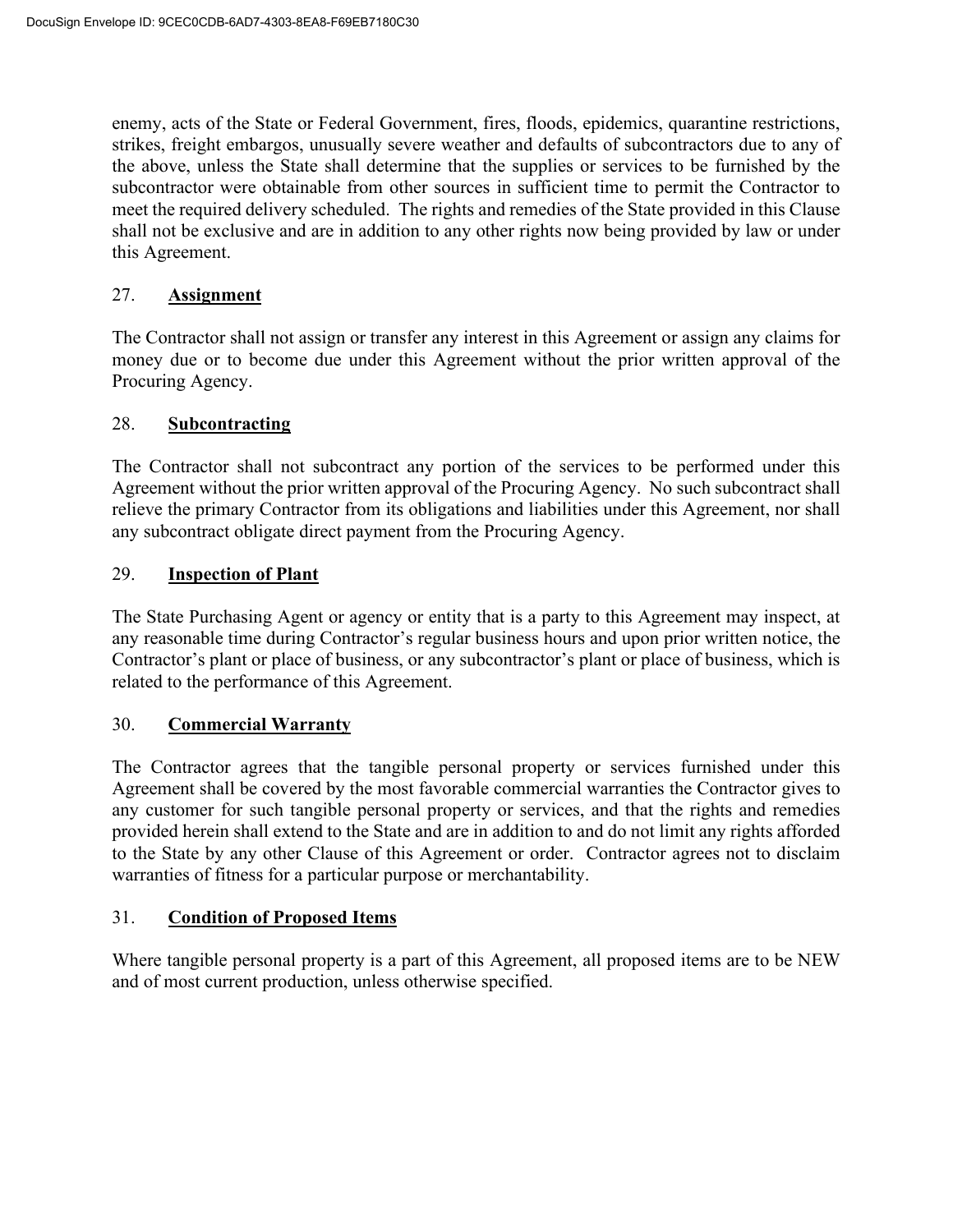### 32. **Release**

Final payment of the amounts due under this Agreement shall operate as a release of the Procuring Agency, its officers and employees, and the State of New Mexico from all liabilities, claims and obligations whatsoever arising from the payment of fees from or under this Agreement.

### 33. **Confidentiality**

Any confidential information provided to the Contractor by the Procuring Agency or, developed by the Contractor based on information provided by the Procuring Agency in the performance of this Agreement shall be kept confidential and shall not be made available to any individual or organization by the Contractor without the prior written approval of the Procuring Agency. Upon termination of this Agreement, Contractor shall deliver all confidential information in its possession to the Procuring Agency within thirty (30) business days of such termination. Contractor acknowledges that failure to deliver such confidential information to the Procuring Agency will result in direct, special and incidental damages.

### 34. **Contractor Personnel**

A. Key Personnel Contractor's key personnel shall not be diverted from this Agreement without the prior written approval of the Procuring Agency. Key personnel are those individuals considered by the Procuring Agency to be mandatory to the work to be performed under this Agreement. Key personnel shall be:

 **Rebekah Richards, Co-Founder and Chief Academic Officer Chad Craycraft, Senior Vice President Gregg Rosann, President and Chief Technology Officer Fernando Moreno, Chief Operating Officer Will Poulson, VP of Student Life Cycle**

B. Personnel Changes Replacement of any personnel shall be made with personnel of equal ability, experience, and qualification and shall be approved by the Procuring Agency. For all personnel, the Procuring Agency reserves the right to require submission of their resumes prior to approval. If the number of Contractor's personnel assigned to the Project is reduced for any reason, Contractor shall, within ten (10) business days of the reduction, replace with the same or greater number of personnel with equal ability, experience, and qualifications, subject to Procuring Agency approval. The Procuring Agency, in its sole discretion, may approve additional time beyond the ten (10) business days for replacement of personnel. The Contractor shall include status reports of its efforts and progress in finding replacements and the effect of the absence of the personnel on the progress of the Project. The Contractor shall also make interim arrangements to assure that the Project progress is not affected by the loss of personnel. The Procuring Agency reserves the right to require a change in Contractor's personnel if the assigned personnel are not, in the sole opinion of the Procuring Agency, meeting the Procuring Agency's expectations.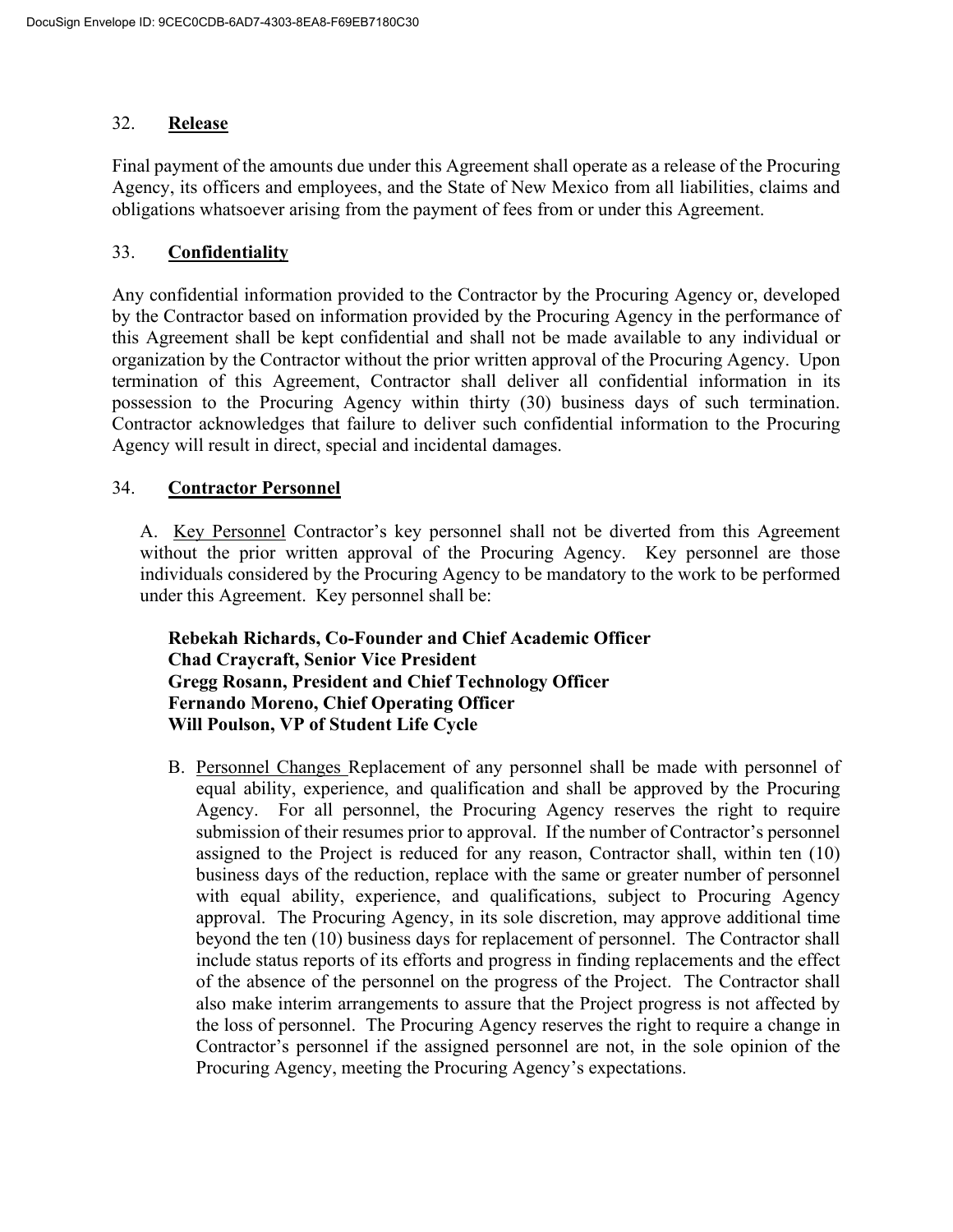### 35. **Incorporation by Reference and Precedence**

If this Agreement has been procured pursuant to a request for proposals, this Agreement is derived from (1) the request for proposal, (including any written clarifications to the request for proposals and any agency response to questions); (2) the Contractor's best and final offer; and (3) the Contractor's response to the request for proposals.

In the event of a dispute under this Agreement, applicable documents will be referred to for the purpose of clarification or for additional detail in the following order of precedence: (1) amendments to the Agreement in reverse chronological order; (2) the Agreement, including the scope of work and all terms and conditions thereof; (3) the request for proposals, including attachments thereto and written responses to questions and written clarifications; (4) the Contractor's best and final offer if such has been made and accepted by the SPA or Procuring Agency or entity; and (5) the Contractor's response to the request for proposals.

#### 36. **Inspection**

If this Agreement is for the purchase of tangible personal property (goods), final inspection and acceptance shall be made at destination. Tangible personal property rejected at destination for non-conformance to specifications shall be removed at Contractor's risk and expense promptly after notice of rejection and shall not be allowable as billable items for payment.

#### 37. **Inspection of Services**

If this Agreement is for the purchase of services, the following terms shall apply:

A. Services, as used in this Clause, include services performed, workmanship, and material furnished or utilized in the performance of services.

B. The Contractor shall provide and maintain an inspection system acceptable to the State Purchasing Agent or other party to this Agreement covering the services under this Agreement. Complete records of all inspection work performed by the Contractor shall be maintained and made available to the State Purchasing Agent or other party to this Agreement during the terms of performance of this Agreement and for as long thereafter as the Agreement requires.

C. The State Purchasing Agent or other party to this Agreement has the right to inspect and test all services contemplated under this Agreement to the extent practicable at all times and places during the term of the Agreement. The State Purchasing Agent or other party to this Agreement shall perform inspections and tests in a manner that will not unduly delay or interfere with Contractor's performance.

D. If the State Purchasing Agent or other party to this Agreement performs inspections or tests on the premises of the Contractor or a subcontractor, the Contractor shall furnish, and shall require subcontractors to furnish, at no increase in Agreement price, all reasonable facilities and assistance for the safe and convenient performance of such inspections or tests.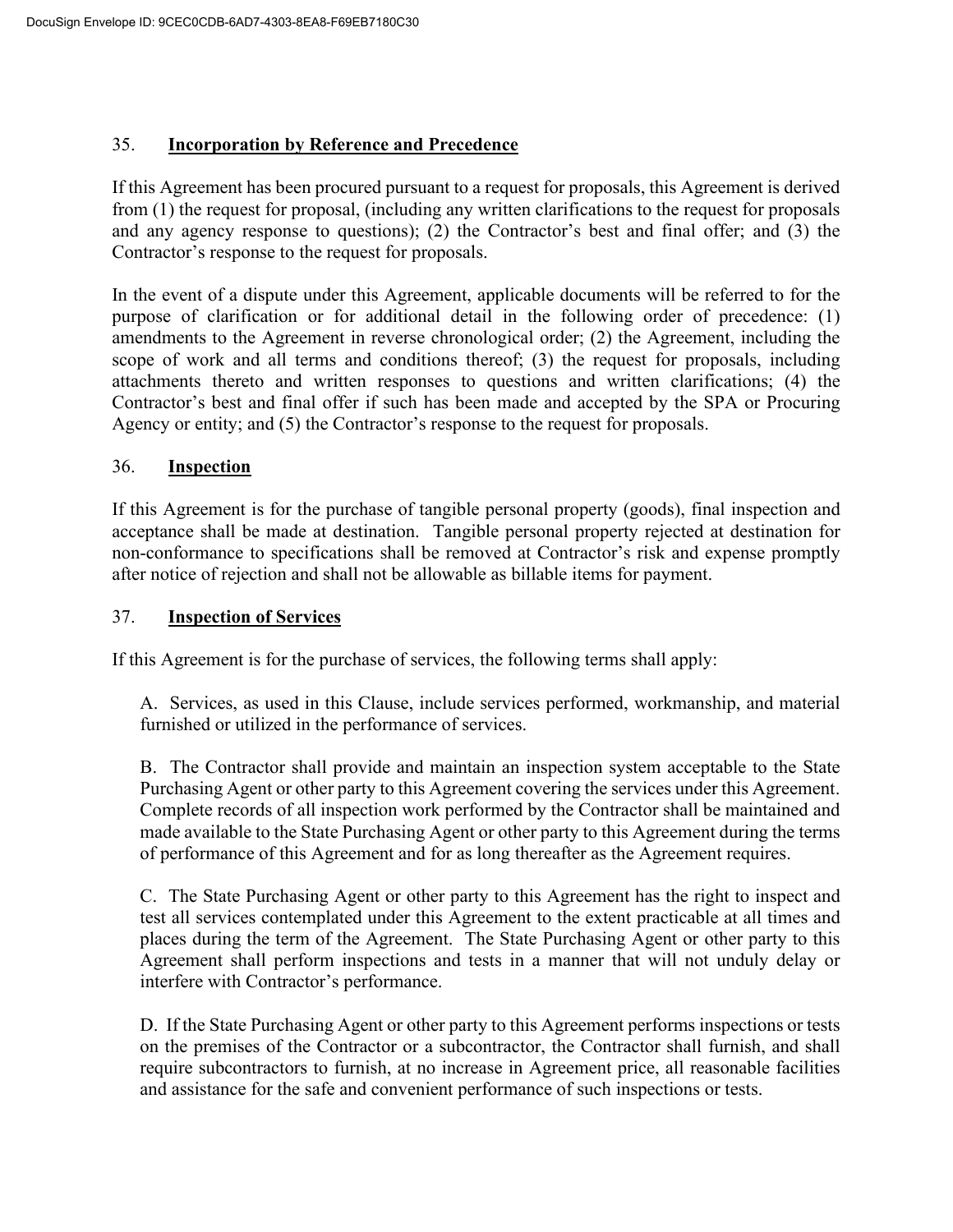E. If any part of the services does not conform with the requirements of this Agreement, the State Purchasing Agent or other party to this Agreement may require the Contractor to reperform the services in conformity with the requirements of this Agreement at no increase in Agreement amount. When the defects in services cannot be corrected by re-performance, the State Purchasing Agent or other party to this Agreement may:

(1) require the Contractor to take necessary action(s) to ensure that future performance conforms to the requirements of this Agreement; and

(2) reduce the Agreement price to reflect the reduced value of the services performed.

F. If the Contractor fails to promptly re-perform the services or to take the necessary action(s) to ensure future performance in conformity with the requirements of this Agreement, the State Purchasing Agent or other party to this Agreement may:

- (1) by Agreement or otherwise, perform the services and charge to the Contractor any cost incurred by the State Purchasing Agent or other party to this Agreement that is directly related to the performance of such service; or
- (2) terminate the Agreement for default.

# *THE PROVISIONS OF THIS CLAUSE ARE NOT EXCLUSIVE AND DO NOT WAIVE THE STATE PARTIES TO THIS AGREEMENT OTHER LEGAL RIGHTS AND REMEDIES CAUSED BY THE CONTRACTOR'S DEFAULT/BRFEACH OF THIS AGREEMENT.*

#### 38. **Insurance**

If the services contemplated under this Agreement will be performed on or in State facilities or property, Contractor shall maintain in force during the entire term of this Agreement the following insurance coverage(s), naming the State of New Mexico, General Services Department or other party to this Agreement as additional insured.

A. Workers Compensation (including accident and disease coverage) at the statutory limit. Employers Liability: \$100,000.

B. Comprehensive general liability (including endorsements providing broad form property damage, personal injury coverage and contractual assumption of liability for all liability the Contractor has assumed under this Agreement). Limits shall not be less than the following:

- a. Bodily injury: \$1,000,000 per person/\$1,000,000 per occurrence.
- b. Property damage or combined single limit coverage: \$1,000,000.
- c. Automobile liability (including non-owned automobile coverage): \$1,000,000.
- d. Umbrella: \$1,000,000.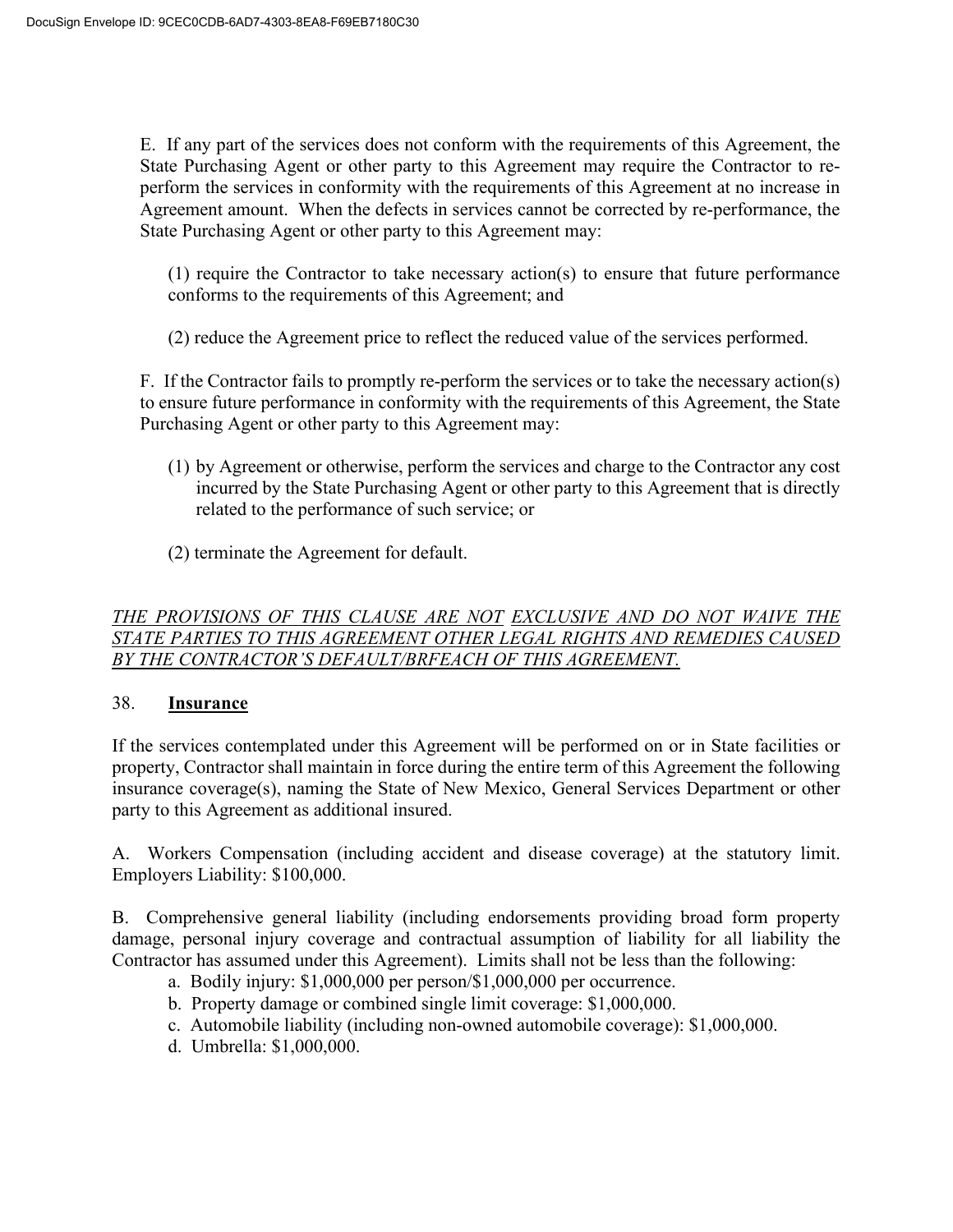C. Contractor shall maintain the above insurance for the term of this Agreement and name the State of New Mexico, General Services Department or other party to this Agreement as an additional insured and provide for 30 days cancellation notice on any Certificate of Insurance form furnished by Contractor. Such certificate shall also specifically state the coverage

provided under the policy is primary over any other valid and collectible insurance and provide a waiver of subrogation.

IN WITNESS WHEREOF, the Parties hereby execute this Agreement, which will take effect on the last signature date of the required approval authorities below. Each of the signatories, below, may execute this Agreement by hard copy original, facsimile, digital or electronic signature, any of which shall be deemed to be a true and original signature hereunder.

-DocuSianed by  $\lim_{\text{By:}}$   $\frac{K_{\text{YAV}} + E_{\text{AUV}}}{E_{\text{AUV}}}$  Date:  $\frac{9/25/2020}{E_{\text{AUV}}}$ Ryan Stewart, Ed.L.D., Secretary Public Education Department  $\mathbf{B}$ y:  $\begin{array}{c} \begin{array}{c} \begin{array}{c} \end{array} \end{array}$  Date: September 23, 2020 Andy Cusimano, Chief Financial Officer Graduation Alliance Approved for Legal Sufficiency: 9/23/2020 By:  $\left[\frac{f}{f} - \frac{f}{f} + \frac{f}{f}\right]$  Date:  $\frac{f}{f}$ Agency Legal Counsel Public Education Department DocuSigned by: By:  $\bigcup \mathcal{U}$  (*l*(*l*(*l*(*i*) and *c*) and *c*) and *c*) and *c*) and *c*) and *c*) and *c*) and *c*) and *c*) and *c*) and *c*) and *c*) and *c*) and *c*) and *c*) and *c*) and *c*) and *c*) and *c*) and *c*) and *c*) **Agency Financial Officer** Public Education Department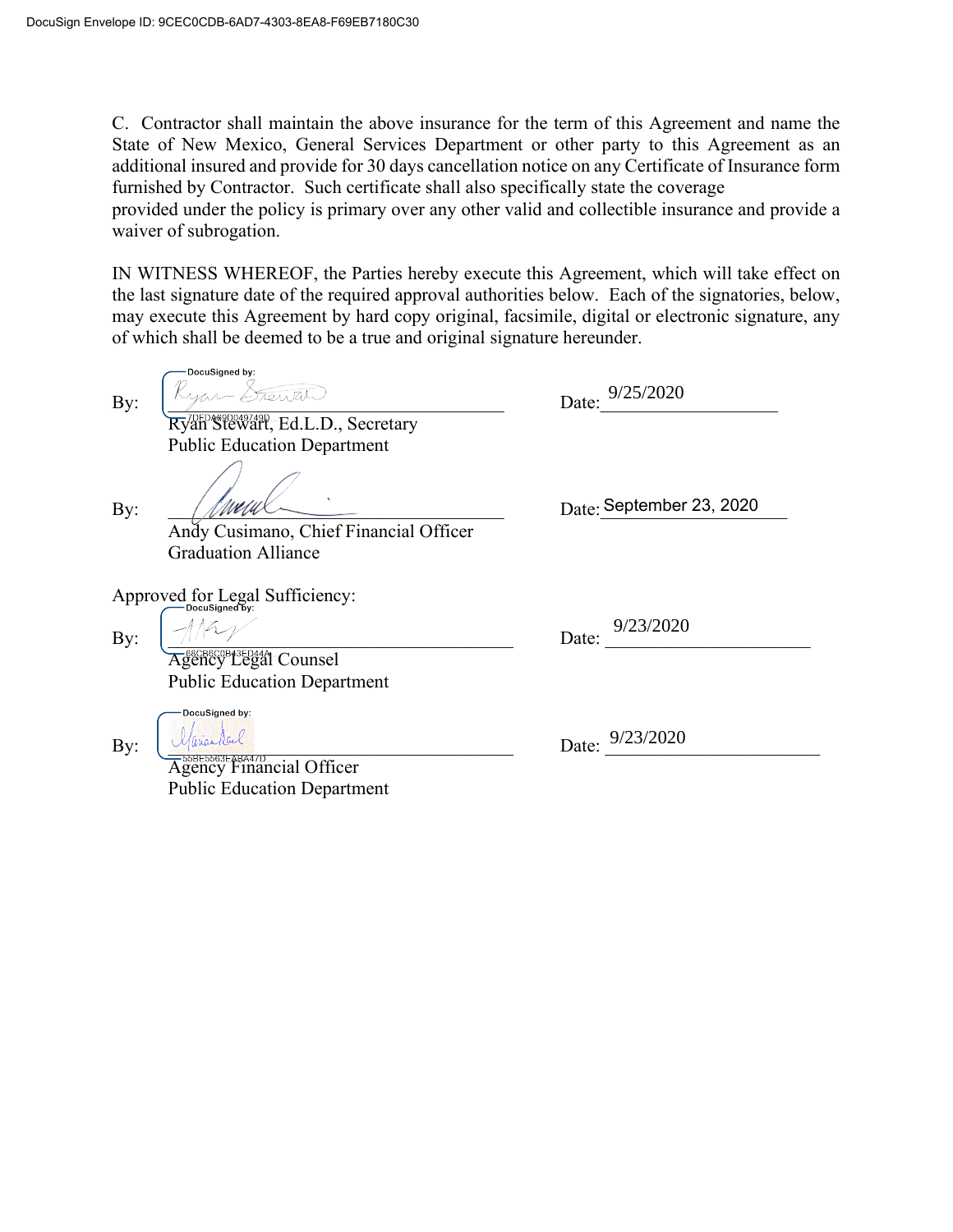## **Exhibit A Scope of Work Graduation Alliance ENGAGE New Mexico Project**

The ENGAGE New Mexico Student Attendance Recovery Program (the "Attendance Program") is a statewide project offered to New Mexico's public school districts and charter schools. Districts or charter schools who opt-in to participate are referred to as "Participating Districts and Charter Schools." The Attendance Program is designed to assist Participating Districts and Charter Schools disrupted by the COVID-19 crisis in intensive outreach, engagement, and enhanced support for middle and high school ("Students"). Students are defined as unique individuals whose contact information is provided by a Participating District and Charter School for outreach, engagement, and enhanced support as part of the Attendance Project who meet the eligibility criteria to be established in conjunction with the PED.

Contractor shall fulfill the obligations of the Attendance Program as set forth in this statement of work ("Services"). Contractor shall be considered a School Official with a legitimate educational interest in performing the Services contemplated in this Scope of Work.

Contractor previously entered into an agreement with the PED, on August 7, 2020, to fulfill the obligation of the Attendance Program for 13,500 eligible students. This agreement is an expansion of the services to be provided in that August 7, 2020 agreement.

Contractor shall provide Services to an additional 14,500 Students over that initial amount of 13,500 Students from the August 7, 2020 Agreement. Contractor shall extend the opportunity for on-going support to families of K-12 students and will work with the PED to establish appropriate business rules for referrals as well as barrier analysis questions to inform placement into On-Going Support Levels and provide essential data collection for the State.

Contractor shall provide coaching support for K-5 students directly to parents or guardians. With appropriate permission from parents or guardians, Contractor shall provide coaching support for K-5 students directly to caregivers to ensure they have the tools needed to support younger students in their education.

As with the current program, families that opt-in will be asked to self-identify barriers to participation based on a uniform set of questions developed by the Contractor in coordination with the PED. Based on families' answers, those families will be placed in one of three RTI-type On-going Support Levels: general, targeted, and intensive.

Contractor's coaches shall work with families throughout the school year to develop an individualized plan for implementing learning time and for support solving problems when they arise such as technical access, connection to the teacher, resources for additional support, and other similar supports. Contractor's coaches shall work with families in mitigating social emotional barriers such as access to healthcare/behavioral health and referrals for local and state resources. Coaches shall be available from 7 am to 7 pm MT and bilingual (Spanish) coaches will be assigned to support families as appropriate.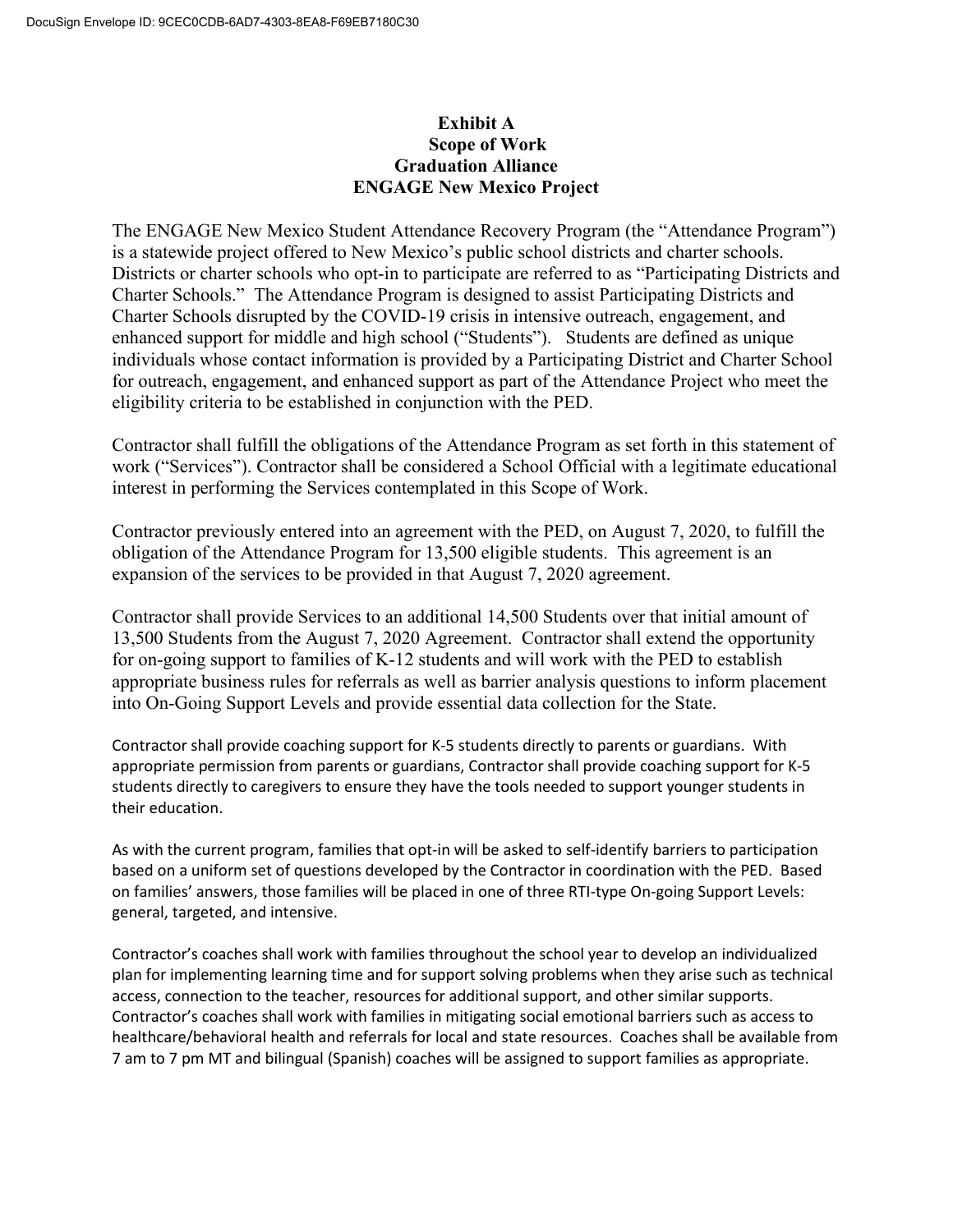Contractor shall support the PED in developing an outreach and communication strategy for public school districts and charter schools to inform them about the expansion of the Attendance Program and provide them with the ability and instructions in order to opt-in or otherwise benefit from this expansion.

Contractor shall develop the expanded outreach plan and present its recommendations to the PED for review, modification, and approval prior to deployment. The outreach plan may include written communication to public school district and charter school leadership, creation and publishing of an informational website and/or landing page, development of materials that can be shared during webinars or virtual meetings, and a general Frequently Asked Questions for the Attendance Program targeted at parents, students, and public school districts, and on-going technical assistance and support for Participating Districts and Charter Schools.

Once the PED has approved the outreach plan, Contractor shall, in coordination with the PED, deploy the Outreach Plan and implement its various elements. Additional LEA outreach and notification activities may be undertaken by Contractor in consultation with and with the approval of PED.

In order for Contractor to provide its Services under the Attendance Program, Participating Districts and Charter Schools must supply certain information, as available, to Contractor about Students.

Individuals whom the Participating Districts and Charter Schools may submit as Students under the Attendance Program must be in accordance with the published eligibility requirements to be agreed upon with the PED.

Additional lists of Students may include referrals of individuals who were previously engaged but who are not regularly attending or making progress in their courses.

Contractor shall collaborate with PED to provide templates and multiple methods for Participating Districts and Charter Schools to provide the Necessary Data at the commencement of the Attendance Program and on an on-going basis throughout the duration of the Attendance Program, including via a secure data transfer site provided by Contractor.

| Necessary Data includes the following (where                                                                                                                                                                                                 | Additional data to facilitate                                                                                                                                     |  |
|----------------------------------------------------------------------------------------------------------------------------------------------------------------------------------------------------------------------------------------------|-------------------------------------------------------------------------------------------------------------------------------------------------------------------|--|
| available) in addition to any further information agreed                                                                                                                                                                                     | assignment to intervention levels is                                                                                                                              |  |
| to between Contractor and Participating Districts and                                                                                                                                                                                        | recommended but not required and                                                                                                                                  |  |
| <b>Charter Schools:</b>                                                                                                                                                                                                                      | could include:                                                                                                                                                    |  |
| Student's first name<br>$\bullet$<br>Student's last name<br>$\bullet$<br>Parent/Guardian name<br>$\bullet$<br>Home phone number<br>$\bullet$<br>Student's cell phone number<br>$\bullet$<br>Parent/Guardian's cell phone number<br>$\bullet$ | Student ID<br>Student attendance data for<br>the year<br>Student's last attendance date<br>Number of credits earned by<br>$\bullet$<br>Student this academic year |  |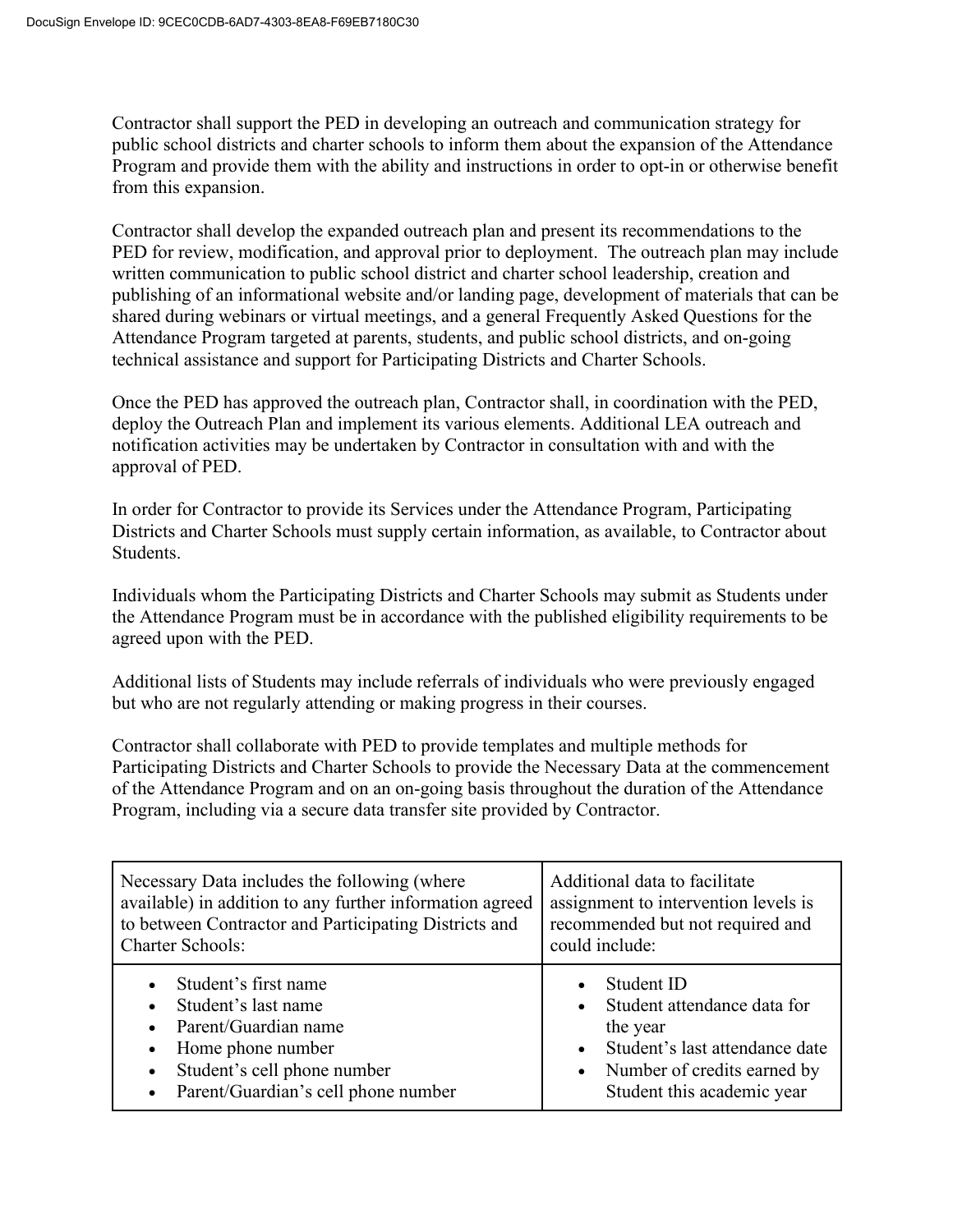Contractor shall request any updates to Necessary Data for Students from Participating Districts and Charter Schools s in addition to any additional Student referrals at least two times per week. Contractor shall manage the ongoing and various lists of Students for the purposes of establishing weekly and final re-engagement metrics and identify Students who are removed by a Participating District and Charter School from the attendance recovery report.

Contractor is a regionally-accredited education services provider authorized by Cognia to award high school credit and grant high school diplomas upon successful completion of graduation requirements, serving over 200 public school districts across the nation. Data security is a paramount concern in Contractor's daily efforts to educate students, share data with its school district partners, and provide meaningful metrics on student progress and outcomes. Appendix A of this Scope of Work contains a Data Sharing Agreement outlining the standards agreed to between Contractor and PED regarding the storage and security of data related to the ENGAGE New Mexico project.

Data will be shared with Contractor by Participating Districts and Charter Schools via the datasharing and security agreement attached to this Scope of Work as Appendix A. Such agreement identifies the scope and conditions under which data will be shared by Participating Districts and Charter Schools and secured by Contractor.

In any event, data shared with Contractor may only be used for the purposes of fulfilling its obligations under the Attendance Program. Participating Districts and Charter Schools are responsible for excluding removing any individuals from the Student lists contact information for those who have requested no communication from the Participating District or Charter School.

Contractor shall utilize a team of trained Outreach Counselors to serve as the first point of engagement for Students referred to Contractor by participating districts and charter schools, and other entities making referrals as part of this agreement. Outreach Counselors will use data from the LEAs to reach out to Students and Students' families using multiple modalities, which may include phone, text, social media, email, and traditional mail, to find and engage Students who have not reconnected with their LEA or who are not consistently attending or progressing in their remote continuing education offerings.

Outreach Counselors shall employ different outbound communication strategies utilizing effectiveness data and trends, as well as industry best practices, to increase the likelihood of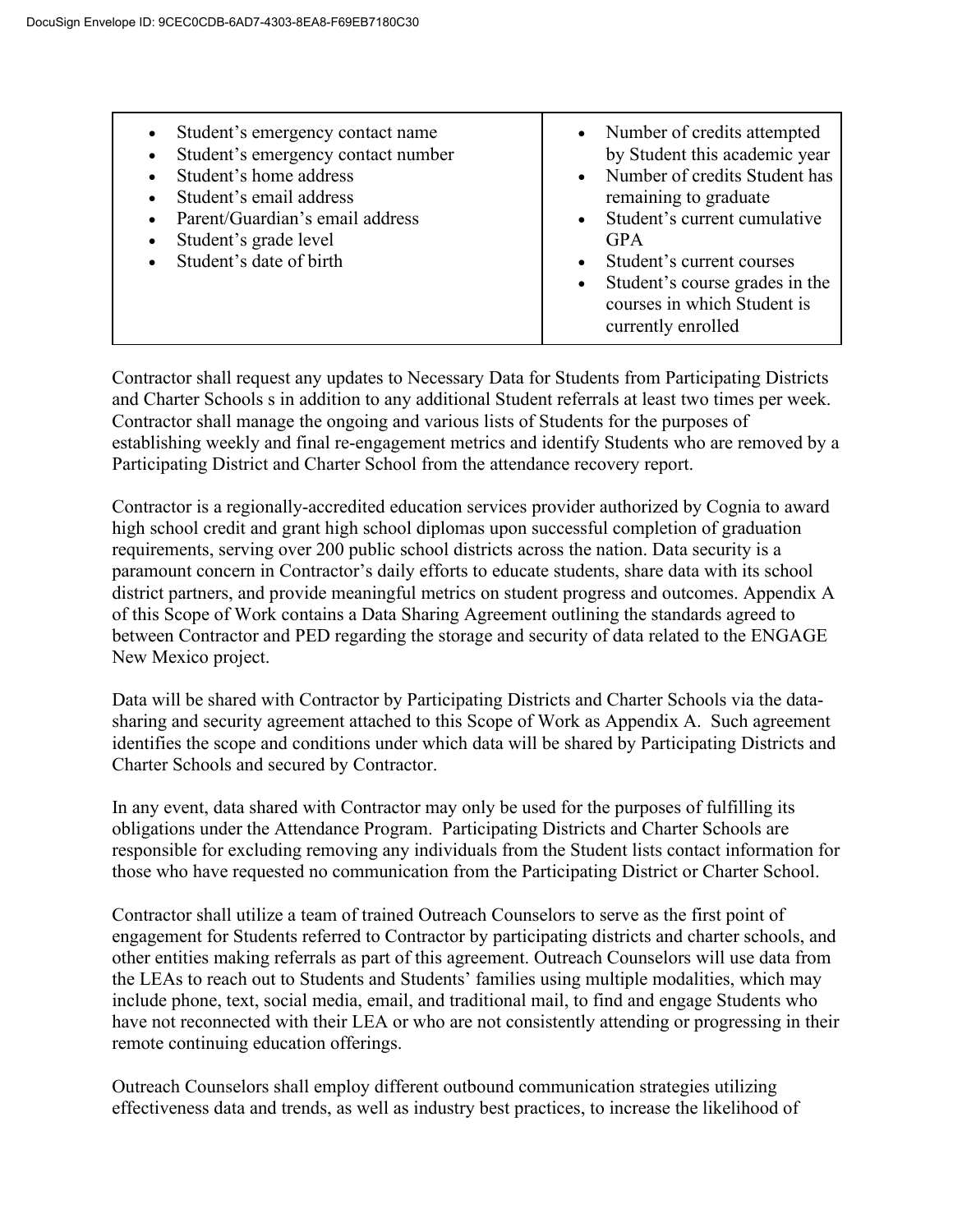reaching Students and subsequently reengaging those Students in their local public school district's remote continuing education offerings. These strategies may include different frequency attempts and calling during different time windows (morning, afternoon), as well as blending various contact modalities.

Outreach Counselors will be available to support inbound and outbound calls from 7AM-6PM Mountain Daylight Time. In an effort to increase inbound activity, informative voicemails as well as text messages may be sent per a predetermined treatment strategy to encourage Students to engage with outreach counselors or their Participating District and Charter School.

Outreach Counselors shall utilize a data-driven and structured Student email outreach campaign to promote engagement with outreach counselors and/or the Student's Participating District or Charter School. The campaign will have specific and relevant messaging and will be coordinated to operate in conjunction with other efforts conducted by the outreach counselors, such as via telephone or text message.

The Outreach Counselor team has the ability to work with both English and Spanish speaking Students and families.

Contractor, in consultation with the PED, including leveraging resources through IAD and media resources, shall implement a culturally and linguistically responsive outreach and support plan. Elements of this plan will include differentiated outreach and on-going coaching strategies for Native American and Spanish-speaking families to ensure cultural relevance. Examples of these differentiated strategies may include:

a. outreach for Native American families, including leveraging existing resources and media outlets to promote the program within the Native American Community.

b. For Spanish-speaking families, student outreach and support conducted by fluent Spanishspeaking outreach counselors and coaches to ensure students and families receive linguistically responsive support.

c. providing a Spanish-speaking option for any family who actively calls the program to enlist support.

d. Providing appropriate language translations for promotional material used in the Attendance Program. Languages may include Spanish, Dine, Vietnamese, Arabic. Contractor will work with LEAs and the PED related to appropriate language translations.

To the extent possible, Contractor shall strive to hire additional team members from New Mexico who demonstrate understanding of the cultural dynamics and linguistic competence needed to provide appropriate support for students and families.

Once a Student has been reached by an Outreach Counselor, and the Outreach Counselor has successfully committed them to reengage in his/her Participating District's or Charter School's remote continuing education offerings, the Student will be triaged using a proprietary algorithm developed by Contractor using data from Participating Districts and Charter Schools, or, absent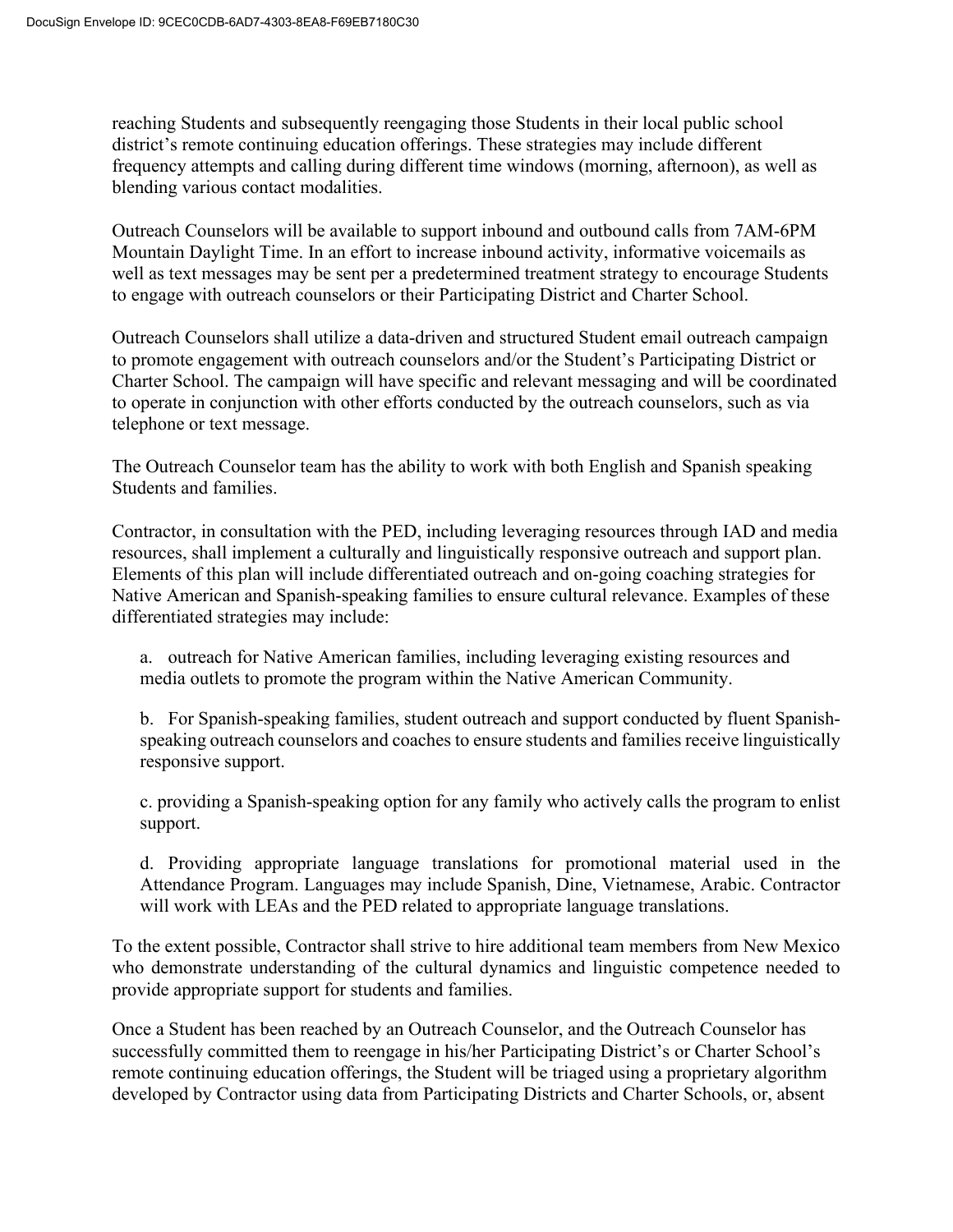participating district and charter school data, self-reported data from the Students, to place the Student in the appropriate Ongoing Support Level (the "Ongoing Support Level" is the applicable retention strategy utilized to foster continued participation by the Student in the Participating District's or Charter School's remote continuous education offerings).

Ongoing Support Level assignments are determined based on a number of factors including but not limited to:

- a. Student's class standing,
- b. Student's risk level for attaining on-time graduation,
- c. Student's current risk indicators in the remote learning environment such as availability of at-home support,
- d. Student's recent and historical attendance patterns, and
- e. Student's current and historical grades.

Upon designation into an Ongoing Support Level, Students will be assigned an Academic Coach for differentiated support based on their needs.

Contractor's Ongoing Support Levels are delivered through its Academic Coaches and vary based on the Ongoing Support Level to which the Student is assigned. The engagement with Students could range from daily outreach to periodic check-ins with Students and their parents/guardians. Ongoing Support Levels will include a minimum of three support tiers following the general design of Response To Intervention (RTI) models, including Tier 1: Group Support, Tier 2: Targeted Support, and Tier 3: Intensive Support.

The goal is to break down barriers to engagement for all Students, such as technical access and support, competing priorities, confidence, lack of family support, stress management, or others. Additional topics that could be addressed by Academic Coaches include helping Students identify and connect to community resources needed to overcome social emotional barriers to education.

Academic Coaches shall employ a variety of outbound communication strategies utilizing available Necessary Data from Participating Districts and Charter Schools, self-reported Student data, as well as industry best practices, to increase the engagement of those Students in their local public school district's remote continuing education offerings and courses. These strategies may include different frequency attempts and intervention strategies.

Academic Coaches will be available to support inbound and outbound calls, text messages, and emails from 7AM-7PM Mountain Time. In an effort to increase engagement and course activity, informative voicemails as well as text messages may be sent per a predetermined treatment strategy to encourage Students to engage with their Academic Coach or their Participating District or Charter School.

The Academic Coach team has the ability to work with both English and Spanish speaking Students and families.

For Students whose schools are utilizing online learning for continuity, Contractor's Academic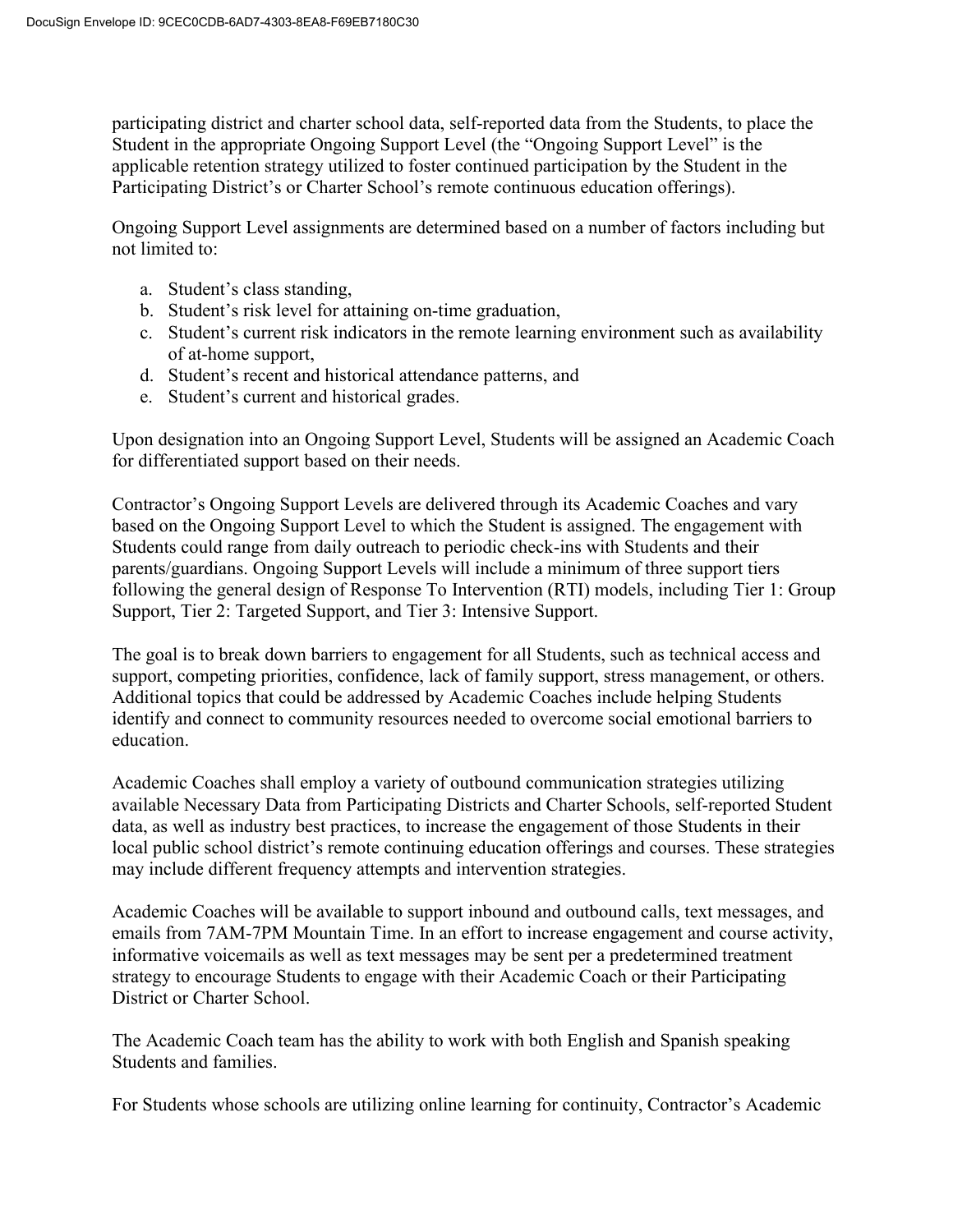Coaches can provide first level support for common technical issues. Academic Coaches can escalate to Contractor's technical support team for additional support as needed.

Contractor shall fund a subscription for all (i) Students participating in the Attendance Program, and (ii) immediate families (defined as Student's designated parent/guardian and other dependents living in the Student's household) of Students participating in the Attendance Program (the Eligible Participants) to a non-insurance telemedicine and behavioral health service offered telephonically or electronically (the Telehealth Services). Eligible Participants age 18 and older will have the Telehealth Services for the duration of the Attendance Program, but Eligible Participants 13-17 years of age will not begin to receive the behavioral health component of the Telehealth Services until the first quarter of 2021.If a Student ceases to be served under the Attendance Program, then that Student and his/her immediate family cease to be Eligible Participants and will not be eligible to continue to receive the Telehealth Services.

The Telehealth Services will be provided by a third-party provider chosen solely by Contractor and subject to change by Contractor at any time and without prior notice. Said third party provider is the entity that will maintain the Eligible Participants' data related to health, eligibility, and billing.

Without limitation, the following are specifically not included in the Telehealth Services: prescriptions, coordination of care, and referrals for visits to local healthcare professionals. The Telehealth Services are offered at no additional cost to Eligible Participants outside of what is identified in the Agreement, and Contractor will provide the State with a statistical utilization report if the State has at least twenty-five (25) Eligible Participants opt-in to receive the Telehealth Services.

The Telehealth Services are optional for all Eligible Participants, and any Eligible Participant wishing to receive the Telehealth Services must opt-in to do so. The designated parent/guardian of any Eligible Participant who is not eighteen years old must opt-in on the Eligible Participant's behalf. All utilization of the Telehealth Services must be initiated by the parent/guardian for any Eligible Participants who have not reached the age of eighteen.

Once per week during the Attendance Project, Contractor shall report to each Participating District and Charter School individually and PED collectively the following metrics. The data contained in all reports shall be de-identified and contain no Personally Identifiable Information as defined by the Family Educational Rights and Privacy Act (20 U.S.C. § 1232g; 34 CFR Part 99).

| <b>Phase</b> | <b>Indicators</b>                                                                         | <b>Metrics</b>                                                                                                                      |
|--------------|-------------------------------------------------------------------------------------------|-------------------------------------------------------------------------------------------------------------------------------------|
| Outreach     | Number of Students received<br>from Participating Districts and<br><b>Charter Schools</b> | % of Students who are<br>contactable<br>Number of Students able to be<br>contacted<br>Number of Students who commit<br>to re-engage |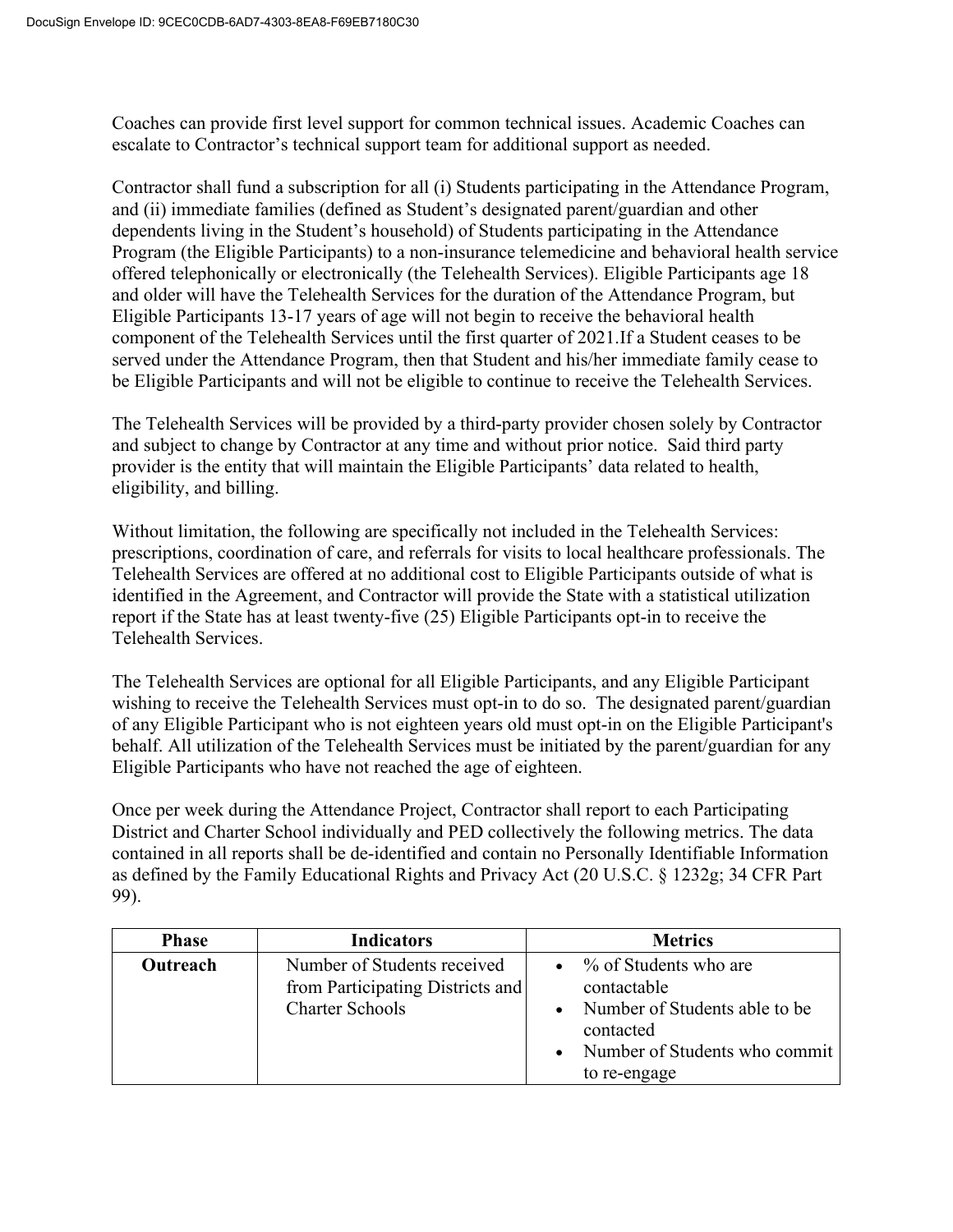|                      |                                                            | Number of Students who agree to<br>academic coaching                                     |
|----------------------|------------------------------------------------------------|------------------------------------------------------------------------------------------|
| Academic<br>Coaching | Number of Students in each<br><b>Ongoing Support Level</b> | Average number of interventions<br>received by Students by<br>intervention support level |
| $Re-$<br>engagement  | Two-way contacts by Ongoing<br>Support Level               | Rate of two-way contact by<br>$\bullet$<br><b>Ongoing Support Level</b>                  |
|                      | Confirmed graduates (seniors<br>only)                      | Percentage of participating<br>seniors who graduate                                      |

A final data report containing summative data for the metrics identified in the table above will be provided to PED and Participating Districts and Charter Schools no later than June 30, 2021.

Contractor shall provide identifiable information about Student response to the Attendance Recovery offering for appropriate district personnel via Secure FTP.

# **11. Confidentiality of Student Data**

Contractor, representing all members of the organization, shall ensure the confidentiality of PII Necessary Data through the following methods:

- a) Contractor shall have completed commercially-reasonable training in the handling and maintenance of PII Necessary Data.
- b) Contractor shall strictly comply with all state and federal laws that apply to the use and release of the PII Necessary Data. When necessary to comply with these laws, Contractor shall procure the consent of parents or eligible Students, as required under applicable law, to the release and use of the PII Necessary Data, and shall maintain and make written proof of parent or Student (if Student is over the age of 18) consent available to Contractor.
- c) Contractor shall comply with the re-disclosure limitations set forth in FERPA, including 34 C.F.R. § Part 99.33.
- d) Contractor shall restrict access to the data only to (i) the person or persons who provide direct services to Students participating in the Attendance Project; or (ii) the person or persons within Contractor's organization who have been tasked with analyzing the data; and make those persons aware of, and agree to abide by, the terms set forth in this provision.
- e) Contractor shall not release or otherwise reveal, directly or indirectly, the PII Necessary Data to any individual, agency, entity, or third party not included in this Agreement or otherwise directed by this Agreement and Attendance Project statement of work, unless such disclosure is required by law or court order.
- f) Graduation Alliance shall not distribute, reprint, alter, sell, assign, edit, modify or create derivative works or any ancillary materials from or with the PII Necessary Data without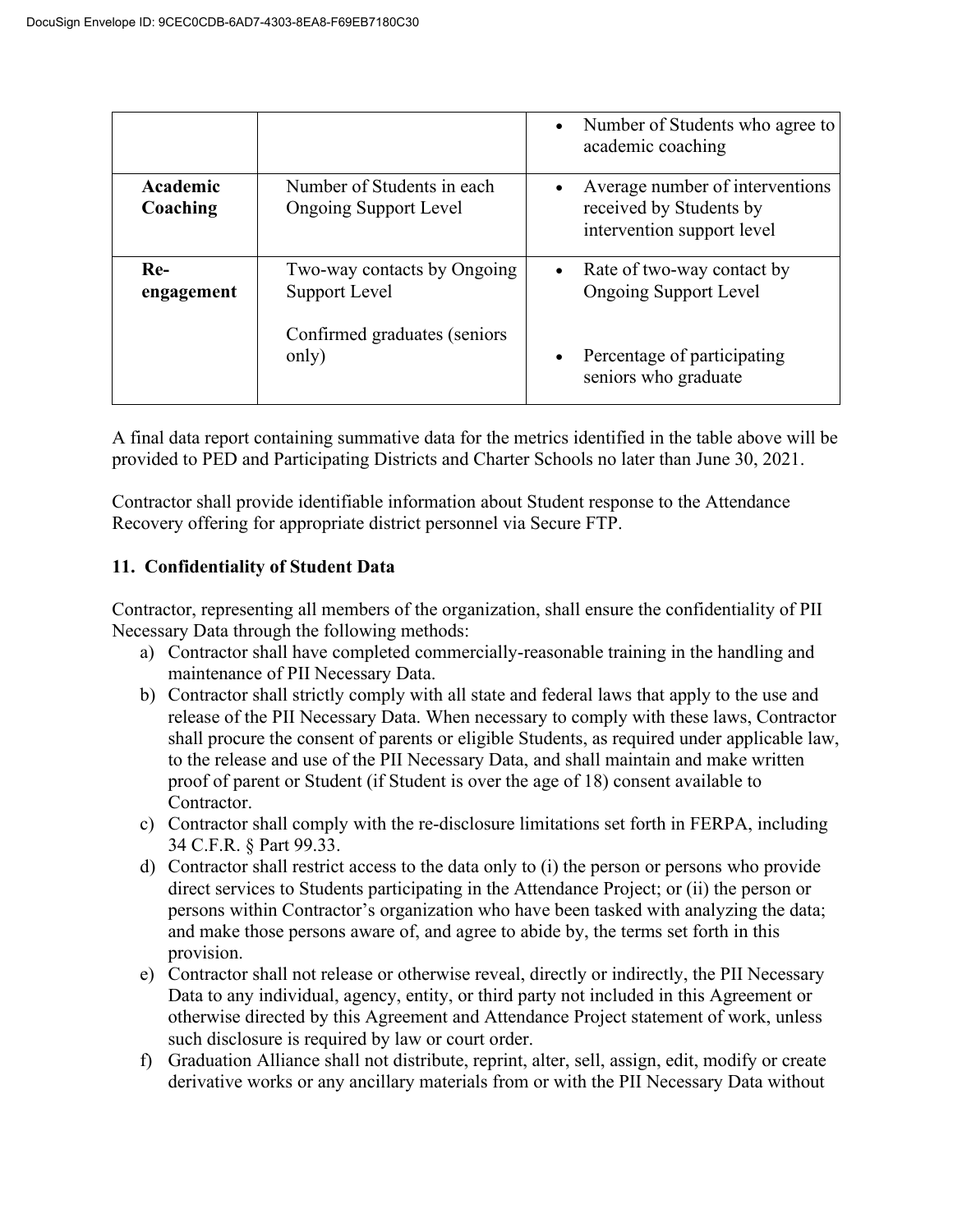the express written consent of Graduation Alliance, and if necessary, based upon FERPA and its regulations, Students and/or their parents.

- g) Graduation Alliance shall not use PII Necessary Data shared under this Agreement for any purpose other than the goals outlined in this Agreement. Nothing in the Agreement shall be construed to authorize Contractor to have access to additional Student data that is not included in the scope of the Agreement (or addenda). Graduation Alliance understands that the Agreement does not convey ownership of the PII Necessary Data to Contractor.
- h) Contractor shall take commercially-reasonable security precautions and protections to ensure that persons not authorized to view the PII Necessary Data do not gain access to the PII Necessary Data. Commercially-reasonable security precautions and protections include, but are not limited to:
	- a. Creating, distributing, and implementing data governance policies and procedures which protect PII Necessary Data through appropriate administrative, technical, and physical security safeguards, and outline staff responsibilities for maintaining data security;
	- b. Encrypting all PII Necessary Data carried on mobile computers/devices;
	- c. Encrypting all PII Necessary Data stored in Contractor's databases or other storage and access media;
- i) Encrypting PII Necessary Data before it is transmitted electronically;
- j) Requiring that users be uniquely identified and authenticated before accessing PII Necessary Data;
- k) Establishing and enforcing well-defined data privilege rights which restrict users' access to the PII Necessary Data necessary for them to perform their job functions;
- l) Ensuring that all staff accessing PII Necessary Data sign a commercially-reasonable nondisclosure agreement;
- m) Securing access to any physical areas/electronic devices where PII Necessary Data are stored;
- n) Installing technology necessary to provide commercially-reasonable security for network transmissions involving PII Necessary Data;
- o) Installing commercially-reasonable anti-virus, network intrusion, logging and notification systems to protect the network and computers where PII Necessary Data is stored and accessed.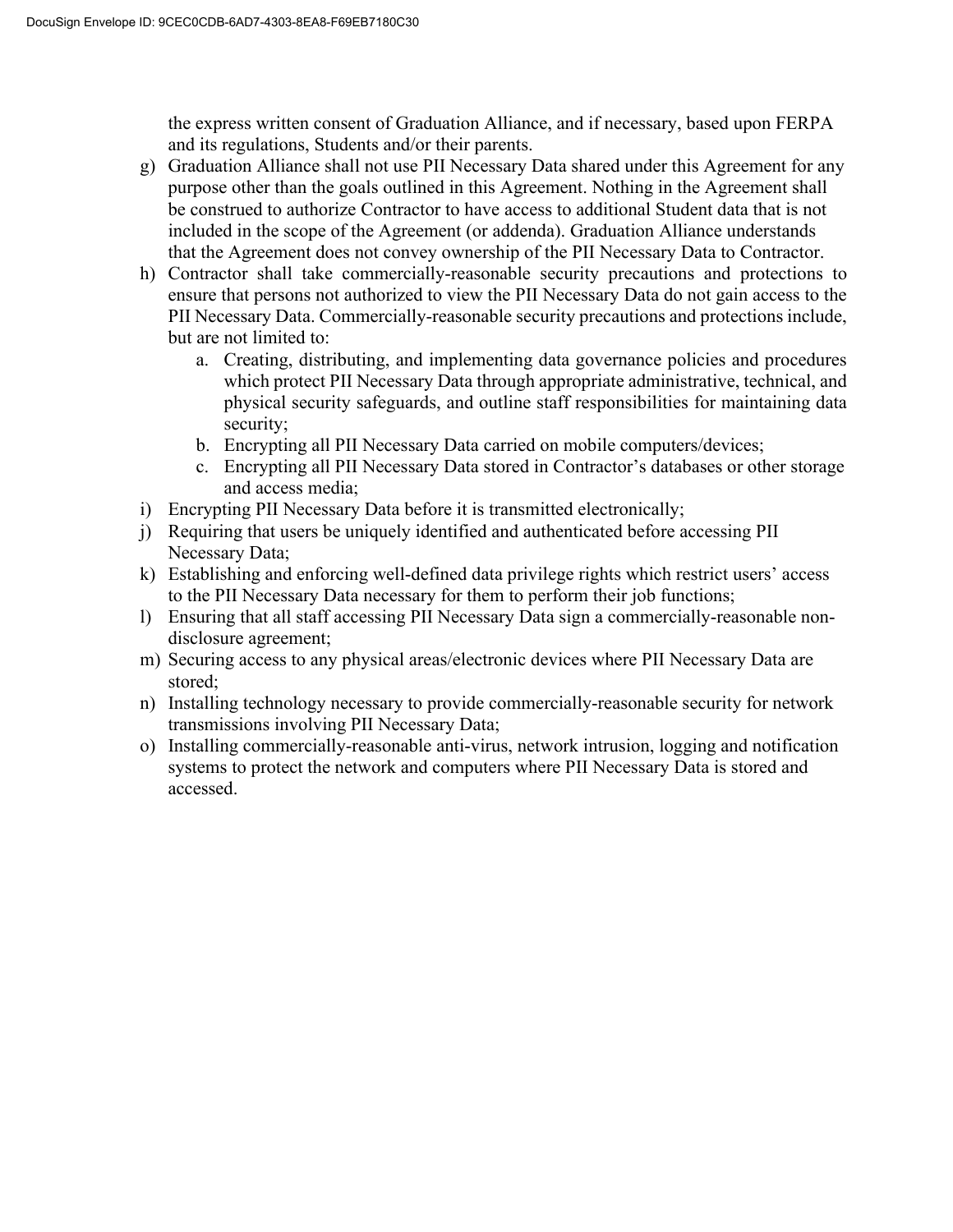### Appendix A: Data Sharing Agreement

This Data Sharing Agreement ("DSA") is entered into between Graduation Alliance, Inc ("Provider") and the New Mexico Public Education Department ("PED"). This DSA supplements the DATE Agreement between Provider and PED relating to the ENGAGE New Mexico project. Educational agencies or institutions which opt-in to participation in the ENGAGE New Mexico project in accordance with the Agreement and this DSA (referred to in the Agreement as "Participating Districts and Charter Schools") are referred to individually in this DSA as a "District" and Provider is bound by this DSA to each Participating District and Charter School individually.

This DSA has the following overriding goals:

- 1. Preserving the confidentiality of Student identities, including assurance that identifiable Student Data is not released to third parties;
- 2. Enhancing the ability of Provider and the District to improve academic achievement for Students by allowing access to individual Student Records; and
- 3. Accurately measuring Provider and the District's progress toward improving Student outcomes and indicators, and meeting set targets and other goals using data shared between the Parties.

# NOW, THEREFORE, PROVIDER AND REQUESTOR AGREE AS FOLLOWS:

## I. DEFINITIONS

The following definitions apply to this document:

- a. "Student" is defined as any individual who is or has been in attendance, whether in-person or online, with District, and regarding whom the District maintains education records.
- b. "Personally Identifiable Information" ("PII") is as defined in the Family Educational Rights and Privacy Act ("FERPA"), as set forth at 20 U.S.C. § 1232g, 34 CFR Part 99, and if applicable as defined in related state laws and regulations pertaining to the state in which the Student resides.
- c. "Education Records" is as defined in FERPA and if applicable as defined in related state laws and regulations pertaining to the state in which the Student resides.
- d. "Student Data" is the combination in any form of Personally Identifiable Information and Education Records.
- II. OBLIGATIONS OF PROVIDER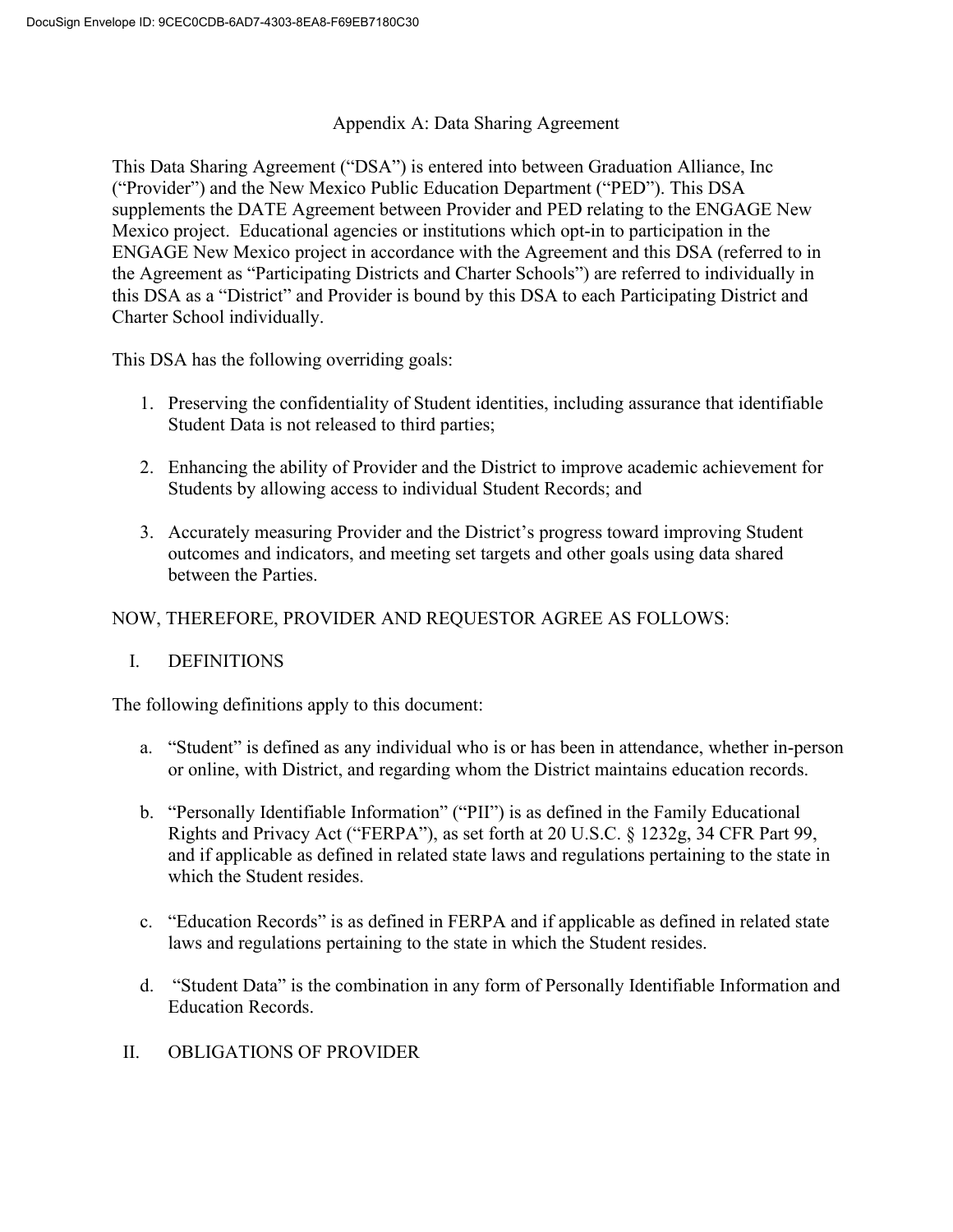The Provider, representing all members of the organization, shall ensure the confidentiality of Student Data through the following methods:

- a. The Provider's data custodian(s) designated in Section II(k) shall have completed commercially-reasonable training in the handling and maintenance of Student Data.
- b. The Provider shall strictly comply with all state and federal laws that apply to the use and release of the Student Data. When necessary to comply with these laws, the Provider shall procure the consent of parents or eligible Students, as required under applicable law, to the release and use of the Student Data, and shall maintain and make written proof of parent or Student (if Student is over the age of 18) consent available to Provider.
- c. The Provider shall comply with the re-disclosure limitations set forth in FERPA, including 34 C.F.R. § Part 99.33.
- d. The Provider shall restrict access to the data only to (i) the person or persons who provide direct services to Students enrolled under the Master Agreement; or (ii) the person or persons within the Provider's organization who have been tasked with analyzing the data; and make those persons aware of, and agree to abide by, the terms set forth in this DSA.
- e. The Provider shall not release or otherwise reveal, directly or indirectly, the Student Data to any individual, agency, entity, or third party not included in this DSA, unless such disclosure is required by law or court order.
- f. The Provider shall not distribute, reprint, alter, sell, assign, edit, modify or create derivative works or any ancillary materials from or with the Student Data without the express written consent of Provider, and if necessary, based upon FERPA and its regulations, Students and/or their parents.
- g. The Provider shall not use Student Data shared under this DSA for any purpose other than the goals outlined in this DSA. Nothing in the DSA shall be construed to authorize Provider to have access to additional Student Data from Provider that is not included in the scope of the DSA (or addenda). Provider understands that the DSA does not convey ownership of the Student Data to Provider.
- h. The Provider shall take commercially-reasonable security precautions and protections to ensure that persons not authorized to view the Student Data do not gain access to the Student Data. Commercially-reasonable security precautions and protections include, but are not limited to:
	- 1. Creating, distributing, and implementing data governance policies and procedures which protect Student Data through appropriate administrative, technical, and physical security safeguards, and outline staff responsibilities for maintaining data security;
	- 2. Encrypting all Student Data carried on mobile computers/devices;
	- 3. Encrypting all Student Data stored in Provider's databases or other storage and access media;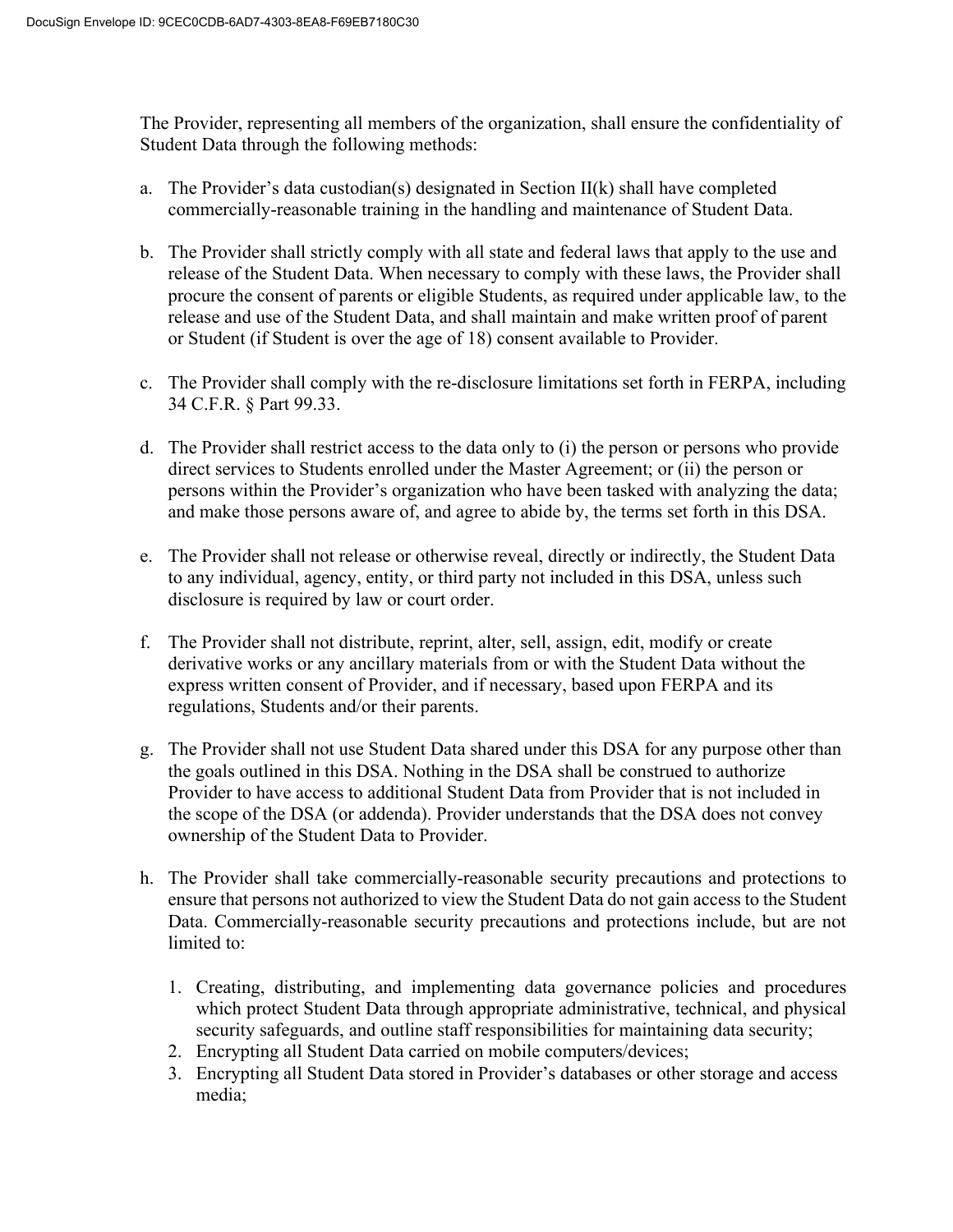- 4. Encrypting Student Data before it is transmitted electronically;
- 5. Requiring that users be uniquely identified and authenticated before accessing Student Data;
- 6. Establishing and enforcing well-defined data privilege rights which restrict users' access to the Student Data necessary for them to perform their job functions;
- 7. Ensuring that all staff accessing Student Data sign a commercially-reasonable nondisclosure agreement;
- 8. Securing access to any physical areas/electronic devices where Student Data are stored;
- 9. Installing technology necessary to provide commercially-reasonable security for network transmissions involving Student Data;
- 10. Installing commercially-reasonable anti-virus, network intrusion, logging and notification systems to protect the network and computers where Student Data is stored and accessed;
- i. The Provider shall report all known or suspected breaches of Student Data, in any format, to District's data reporting team at within twentyfour (24) hours of confirming or reasonably suspecting such a breach. The report shall include (1) the name, job title, and contact information of the person reporting the incident; (2) the name, job title, and contact information of the person who discovered the incident; (3) date and time the incident was discovered; (4) nature of the incident (e.g., system level electronic breach, an electronic breach of one computer or device, or a breach of hard copies of records; (5) a description of the information lost or compromised; (6) name of electronic system and possible interconnectivity with other systems; (7) storage medium from which information was lost or compromised; (8) controls in place to prevent unauthorized use of the lost or compromised information; (9) number of individuals potentially affected; and (10) whether law enforcement was contacted.
- j. The Provider shall securely and permanently destroy the Student Data, and any and all hard and soft (electronic) copies thereof, upon the termination of this DSA or the Master Agreement. Provider agrees to require all employees, contractors, or agents of any kind using Student Data to comply with this provision. Provider agrees to document the methods used to destroy the Student Data, and upon request, provide written certification to Provider that the Student Data has been destroyed.
- k. For purposes of this DSA and ensuring Provider's compliance with the terms of this DSA and all applicable state and Federal laws, Provider will designate a custodian of the Student Data that Provider shares with the Provider. Provider will release all Student Data and information under this DSA to said named custodian (the "Data Custodian") in Section VI of this DSA. The Data Custodian shall be responsible for transmitting all Student Data requests and maintaining a log or other record of all Student Data requested and received pursuant to the DSA, including confirmation of the return or destruction of Student Data as described below.
- l. Provider or its agents may, upon request, review the records the Provider is required to keep under this DSA. Provider designates its Chief Technology Officer (or an alternative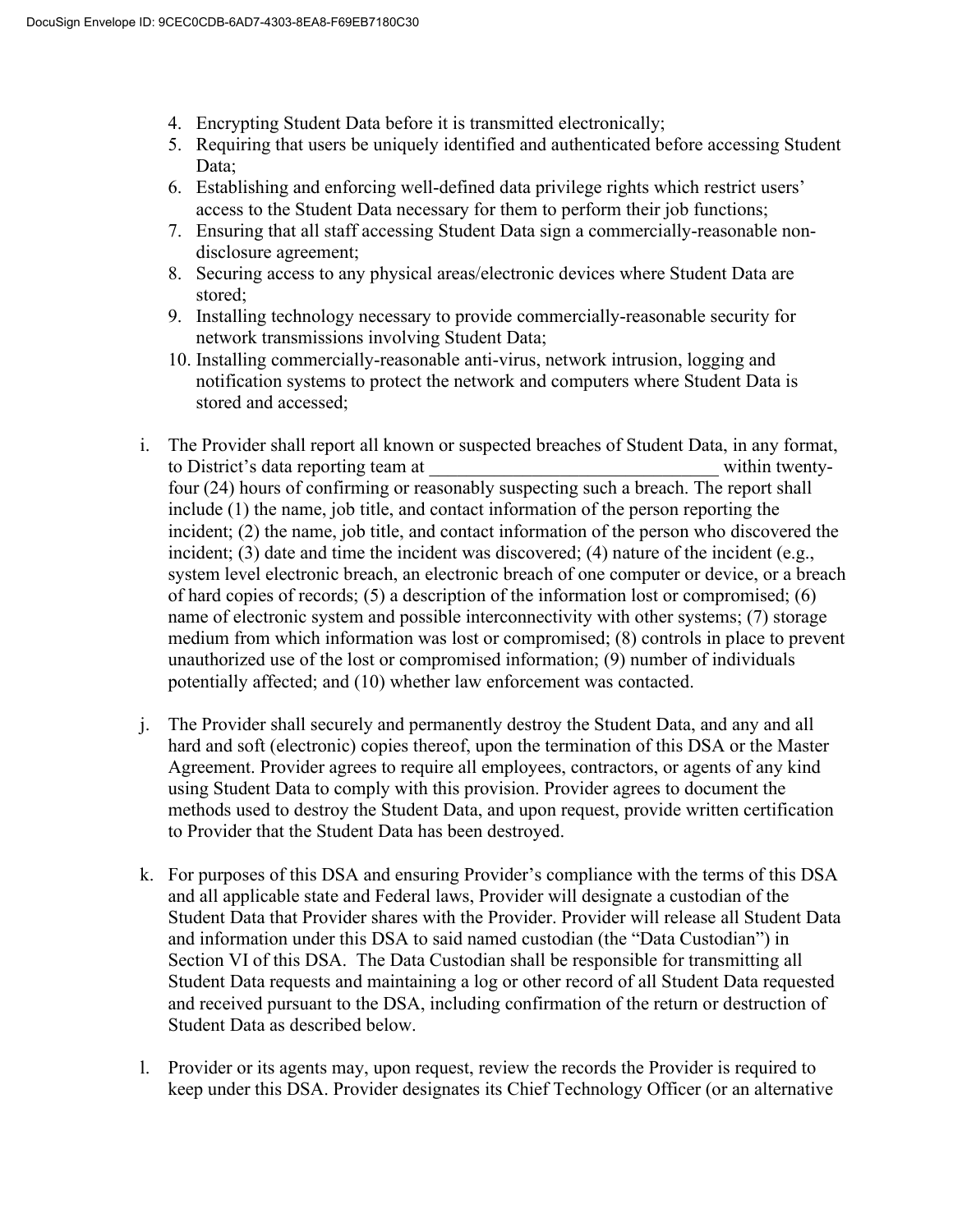designee specified in writing) as its liaison for all communications with the Provider regarding this DSA;

m. The Provider acknowledges that any violation of this DSA and/or the provisions of FERPA or accompanying state regulations related to the nondisclosure of protected Student information constitutes just cause for Provider to immediately terminate this DSA and the Master Agreement.

### III. OBLIGATIONS OF DISTRICT

During the term of this Agreement, District shall prepare and deliver to Provider the Student Data as defined in Exhibit A - Data File Description.

### IV. PAYMENT

No payments will be made under this DSA by either party.

#### V. INDEMNIFICATION

- a. District agrees that to the fullest extent permitted by law, District will hold harmless, defend, and indemnify Provider, its agents, employees, and board members from any liability, cost, or expense, including without limitation penalties, losses, damages, attorneys' fees, taxes, expenses of litigation, judgments, liens, and encumbrances, to the extent arising out of or resulting from any act or omission by District under this DSA. The terms of this section shall survive termination of this DSA.
- b. Provider agrees that to the fullest extent permitted by law, Provider will hold harmless, defend, and indemnify the District, its agents, employees, and board members from any liability, cost or expense, including without limitation penalties, losses, damages, attorneys' fees, taxes, expenses of litigation, judgments, suits, liens, and encumbrances, to the extent arising out of or resulting from any act or omission by Provider under this DSA. The terms of this section shall survive termination of this DSA.

#### VI. NOTICES

All notices contemplated or required under this DSA shall be in writing and delivered by email, with a copy sent via U.S. Mail as follows: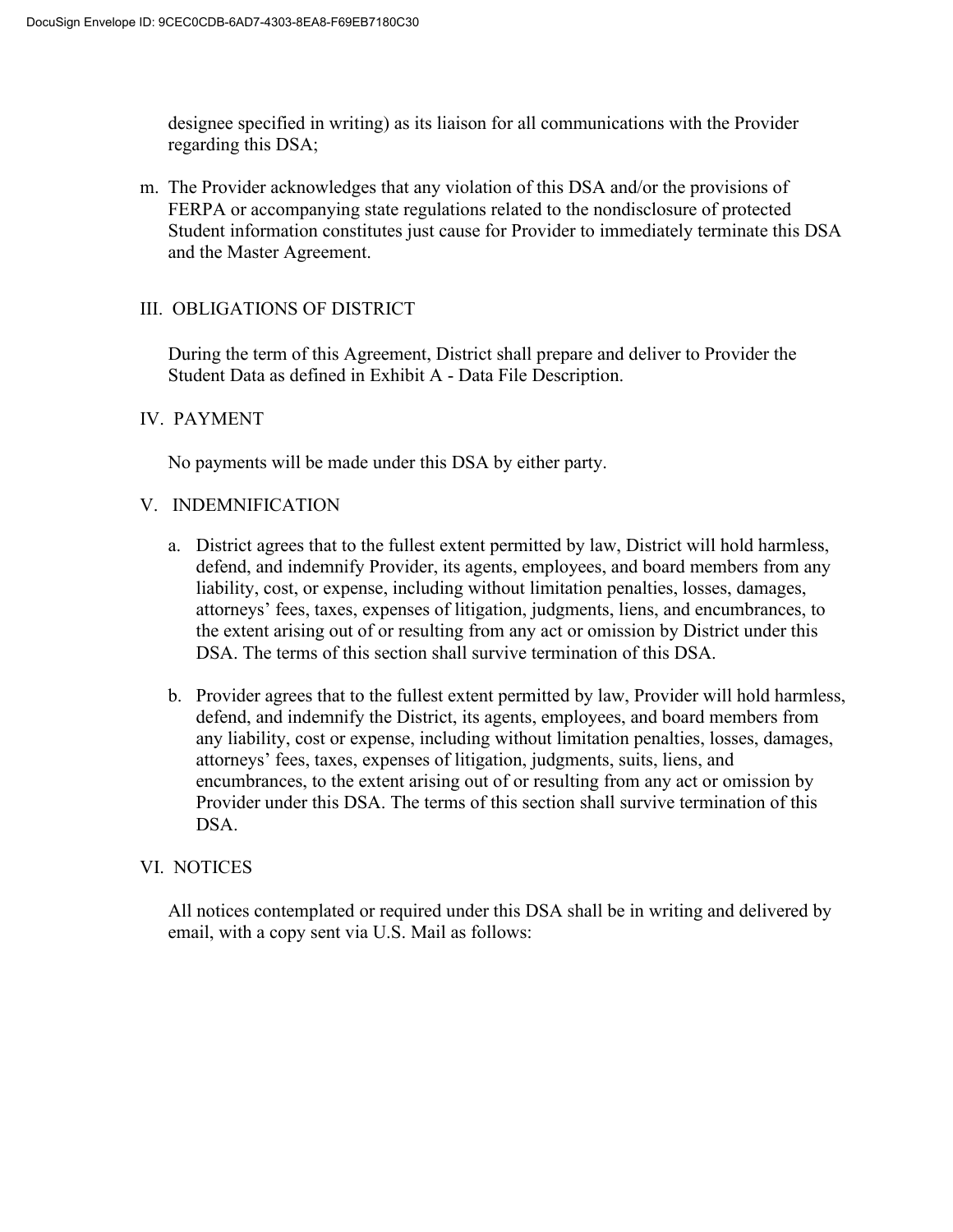To Provider: and

Data Custodian name and email:

 $\mathcal{L}_\mathcal{L}$ 

To District:

VII. TERM

The Term of this DSA is from \_\_\_\_\_\_\_\_\_\_\_\_\_\_\_\_\_\_\_ to \_\_\_\_\_\_\_\_\_\_\_\_\_\_\_\_\_\_\_\_.

This DSA will allow for the District to provide GA with Student Data, as defined in Exhibit A, for the Term specified above. The DSA shall become effective on the date when the last party to sign has executed this DSA unless terminated under the terms of Paragraph VII below. This DSA may be extended upon mutual written agreement.

#### VIII. TERMINATION

Either party may terminate this DSA, with 30 days written notice to the other party, at any time, for any reason. In addition, District may terminate this DSA with immediate effect if it determines such action is necessary for the health, safety or education of Students or staff.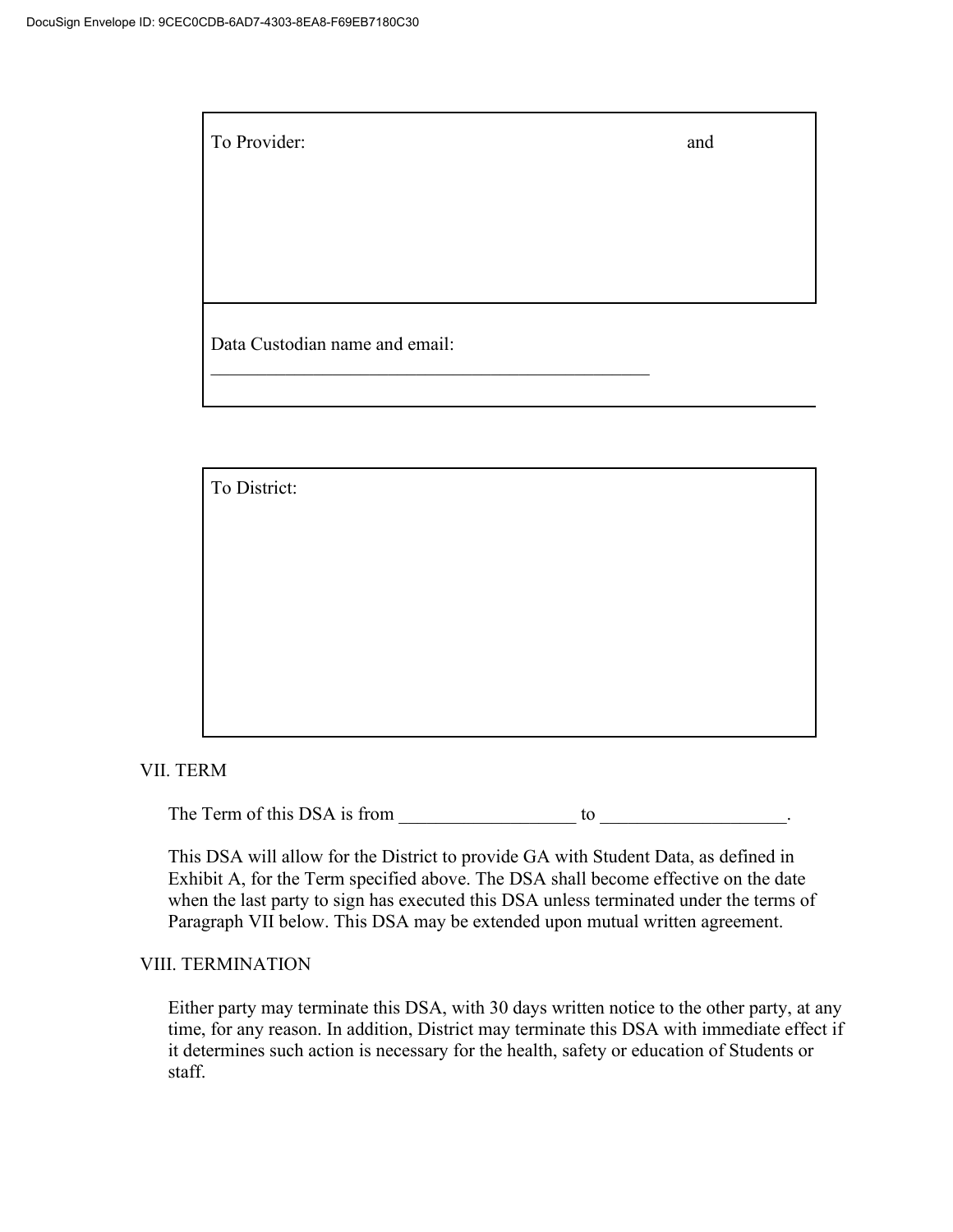## IX. MISCELLANEOUS PROVISIONS

- a. Amendment. Modifications to this DSA must be in writing and be signed by each party.
- b. Governing Law. The terms of this DSA shall be interpreted according to and enforced under the laws of the State of New Mexico. The parties agree that any judicial proceedings filed by the parties regarding this DSA will take place in Santa Fe, New Mexico.
- c. Severability. If any provision of this DSA is held invalid or unenforceable, the remainder of the DSA shall continue in full force and effect.
- d. Assignment. Neither party shall assign its rights or responsibilities under this DSA, unless it receives written permission from the other party.
- e. Non-Waiver. Any express waiver or failure to exercise promptly any right under this DSA will not create a continuing waiver or any expectation of non-enforcement.
- f. Counterparts. The parties agree that this DSA may be executed in one or more counterparts, each of which shall constitute an enforceable original of the DSA, and that facsimile signatures shall be as effective and binding as original signatures.
- g. Debarment. District, by executing this contract, warrants that it is not presently debarred, suspended, proposed for debarment, declared ineligible, or voluntarily excluded from covered transactions (defined as not being eligible to receive federal funds) by any local, state or federal department or agency.
- h. Cooperation with Provider Auditor: District agrees to provide reasonable cooperation with any inquiry by either Provider or  $3<sup>rd</sup>$  party auditors retained by Provider relating to the performance of this Agreement.

By signing below, each signatory represents that it has the authority to execute this DSA.

 $\mathcal{L}_\mathcal{L}$  , and the contribution of the contribution of the contribution of the contribution of the contribution of the contribution of the contribution of the contribution of the contribution of the contribution of

| Signature           | Signature           |
|---------------------|---------------------|
| <b>Printed Name</b> | <b>Printed Name</b> |
| Title               | Title               |
| Date                | Date                |